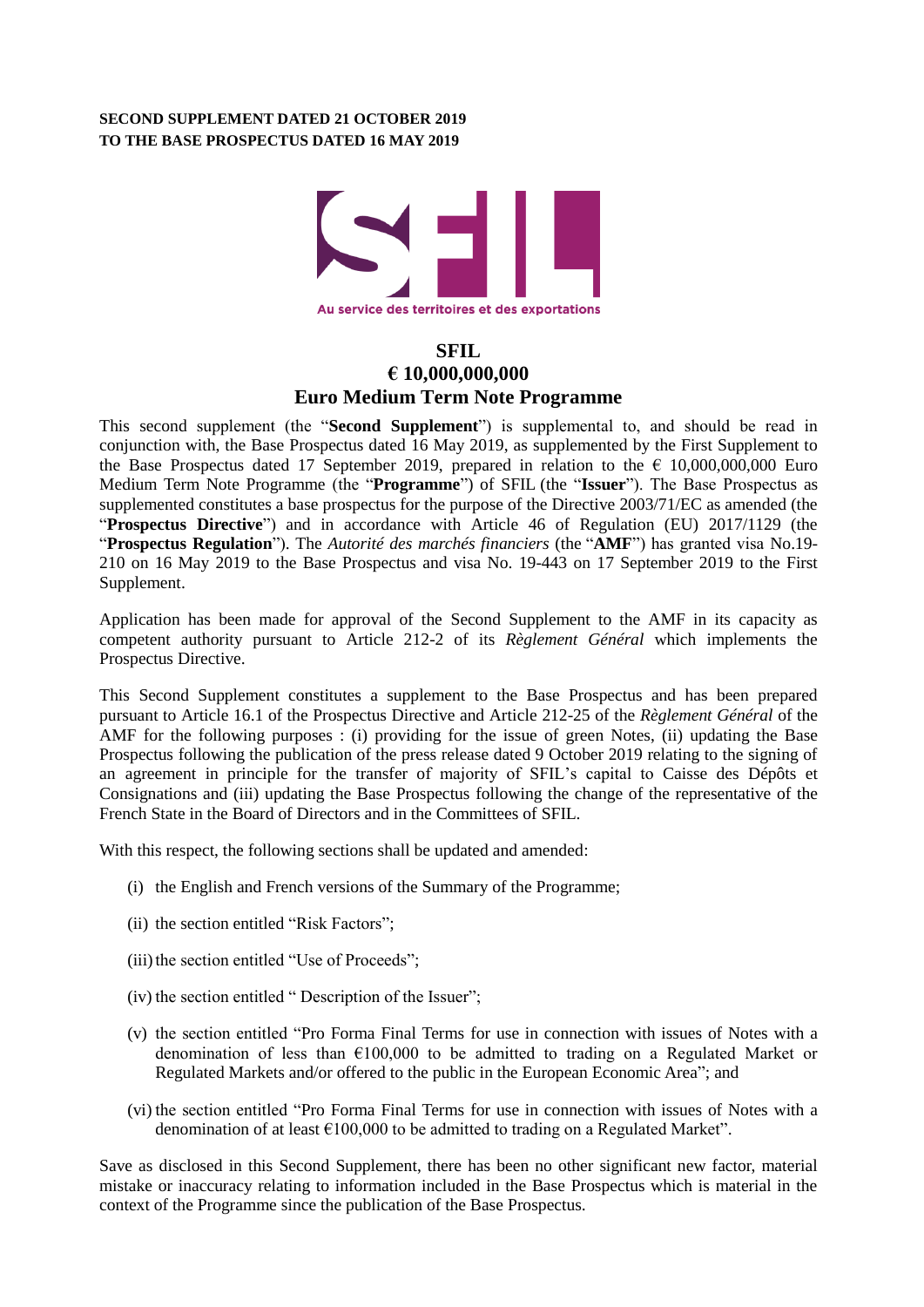Unless the context otherwise requires, terms defined in the Base Prospectus shall have the same meaning when used in this Second Supplement.

To the extent that there is any inconsistency between (a) any statement in this Second Supplement and (b) any other statement in or incorporated by reference in the Base Prospectus, the statements in (a) above will prevail.

To the extent applicable, and provided that the conditions of Article 212-25 I of the *Règlement Général* of the AMF are fulfilled, investors who have already agreed to purchase or subscribe for Notes to be issued under the Programme before this Second Supplement is published, have the right, according to Article 212-25 II of the *Règlement Général* of the AMF, to withdraw their acceptances within a time limit of minimum two working days after publication of this Second Supplement. This right to withdraw shall expire by close of business on 23 October 2019.

Copies of this Second Supplement (a) may be obtained, free of charge, at the registered office of the Issuer (1 à 3, rue du Passeur de Boulogne, 92130 Issy-les-Moulineaux, France) during normal business hours, (b) will be available on the website of the AMF [\(www.amf-france.org\)](http://www.amf-france.org/) and on the website of the Issuer (www.sfil.fr) and (c) will be available during normal business hours at the specified office of the Fiscal Agent (Banque Internationale à Luxembourg, société anonyme 69, route d'Esch, L-2953 Luxembourg, Grand-Duchy of Luxembourg) so long as any of the Notes issued under the Programme are outstanding.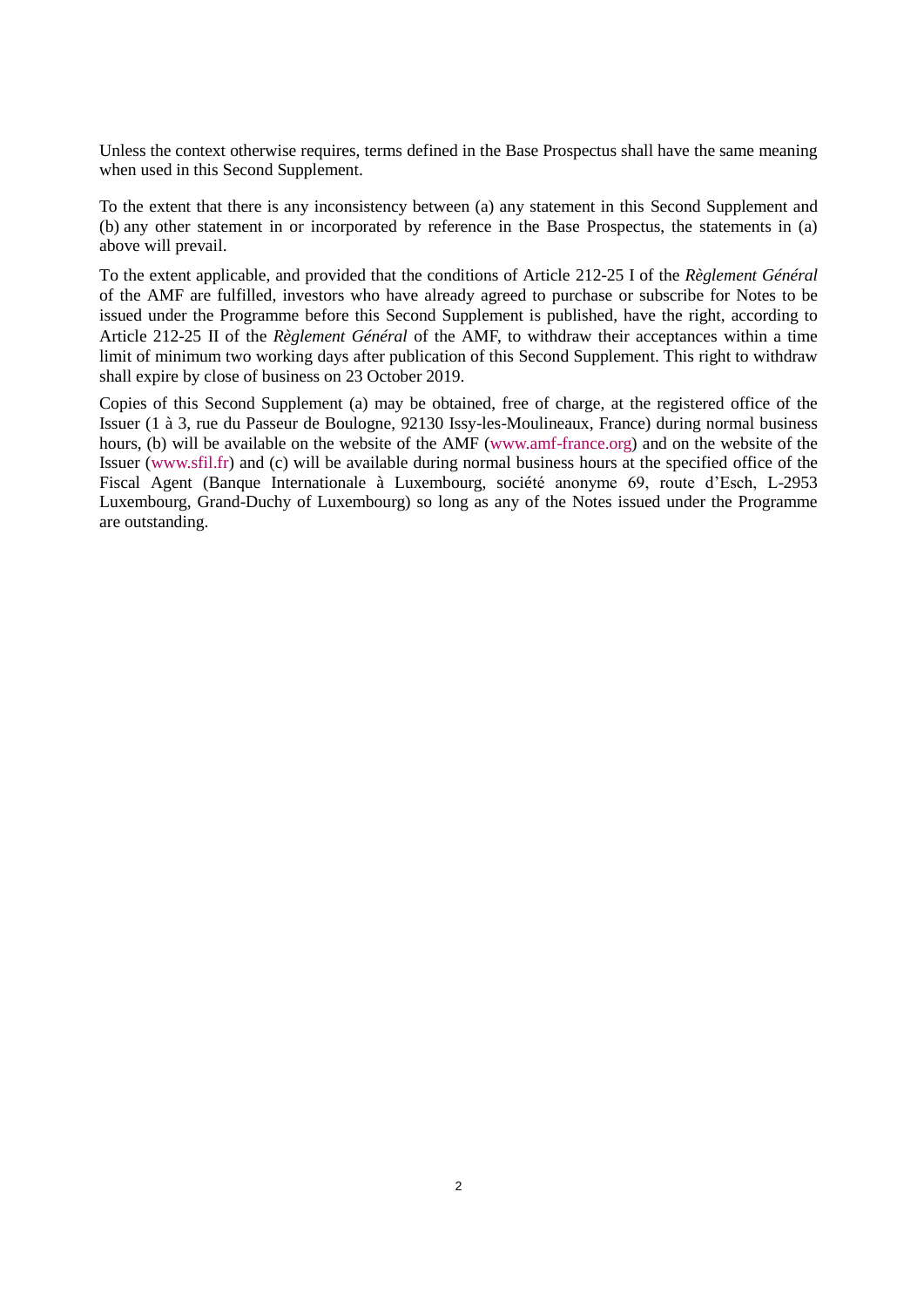## **TABLE OF CONTENTS**

| RÉSUMÉ EN FRANÇAIS DU PROGRAMME (FRENCH SUMMARY OF THE                                                                                                                                                                                                  |
|---------------------------------------------------------------------------------------------------------------------------------------------------------------------------------------------------------------------------------------------------------|
|                                                                                                                                                                                                                                                         |
|                                                                                                                                                                                                                                                         |
|                                                                                                                                                                                                                                                         |
|                                                                                                                                                                                                                                                         |
| PRO FORMA FINAL TERMS FOR USE IN CONNECTION WITH ISSUES OF NOTES<br>WITH A DENOMINATION OF LESS THAN €100,000 TO BE ADMITTED TO<br>TRADING ON A REGULATED MARKET OR REGULATED MARKETS AND/OR<br>OFFERED TO THE PUBLIC IN THE EUROPEAN ECONOMIC AREA  26 |
| PRO FORMA FINAL TERMS FOR USE IN CONNECTION WITH ISSUES OF NOTES<br>WITH A DENOMINATION OF AT LEAST €100,000 TO BE ADMITTED TO                                                                                                                          |
| PERSON RESPONSIBLE FOR THE INFORMATION GIVEN IN THE SECOND                                                                                                                                                                                              |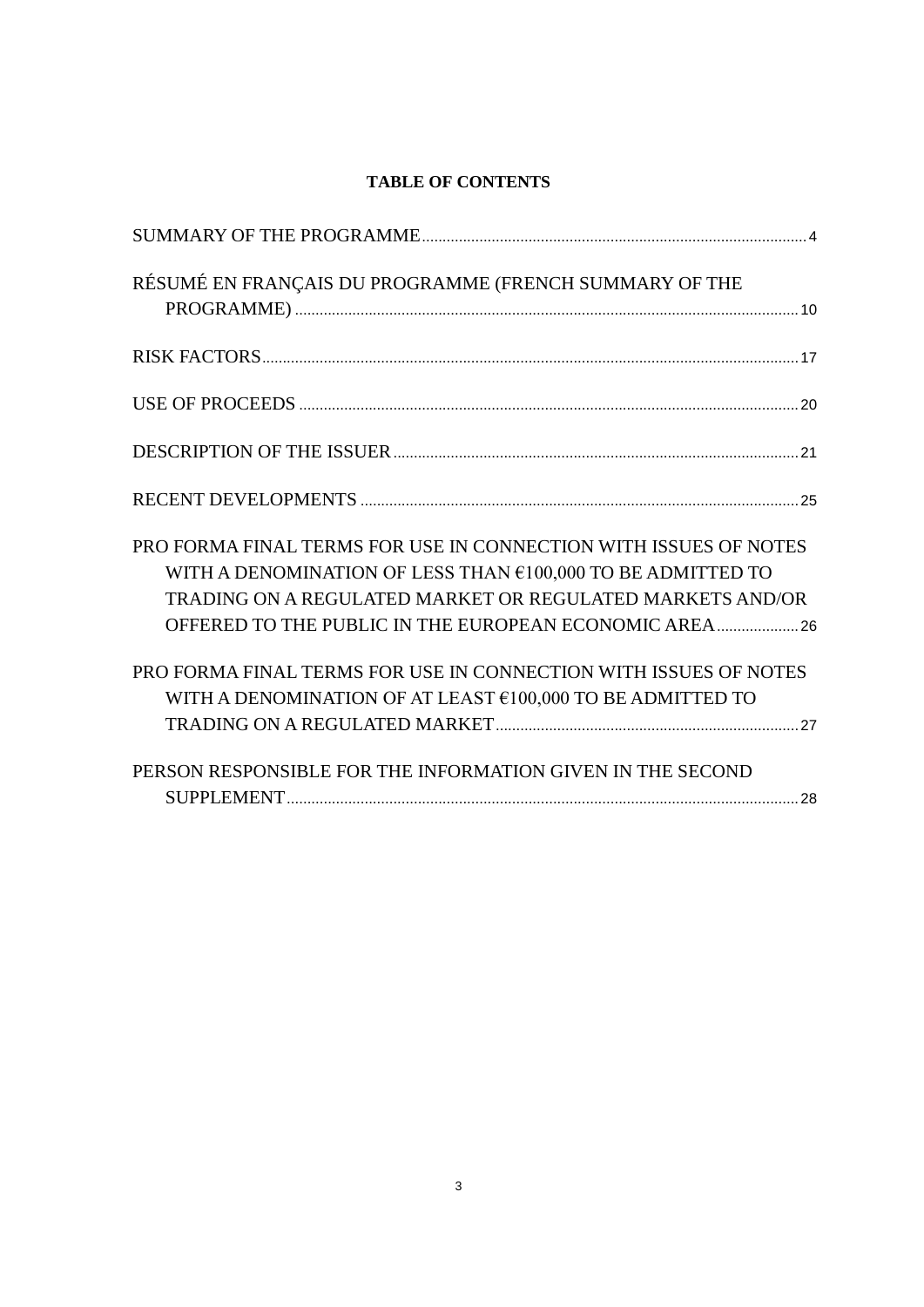#### **SUMMARY OF THE PROGRAMME**

<span id="page-3-0"></span>The section entitled "**Summary of the Programme**" on pages 6 to 31 of the Base Prospectus is amended as follows:

• The item B.5 is deleted and replaced by the following :

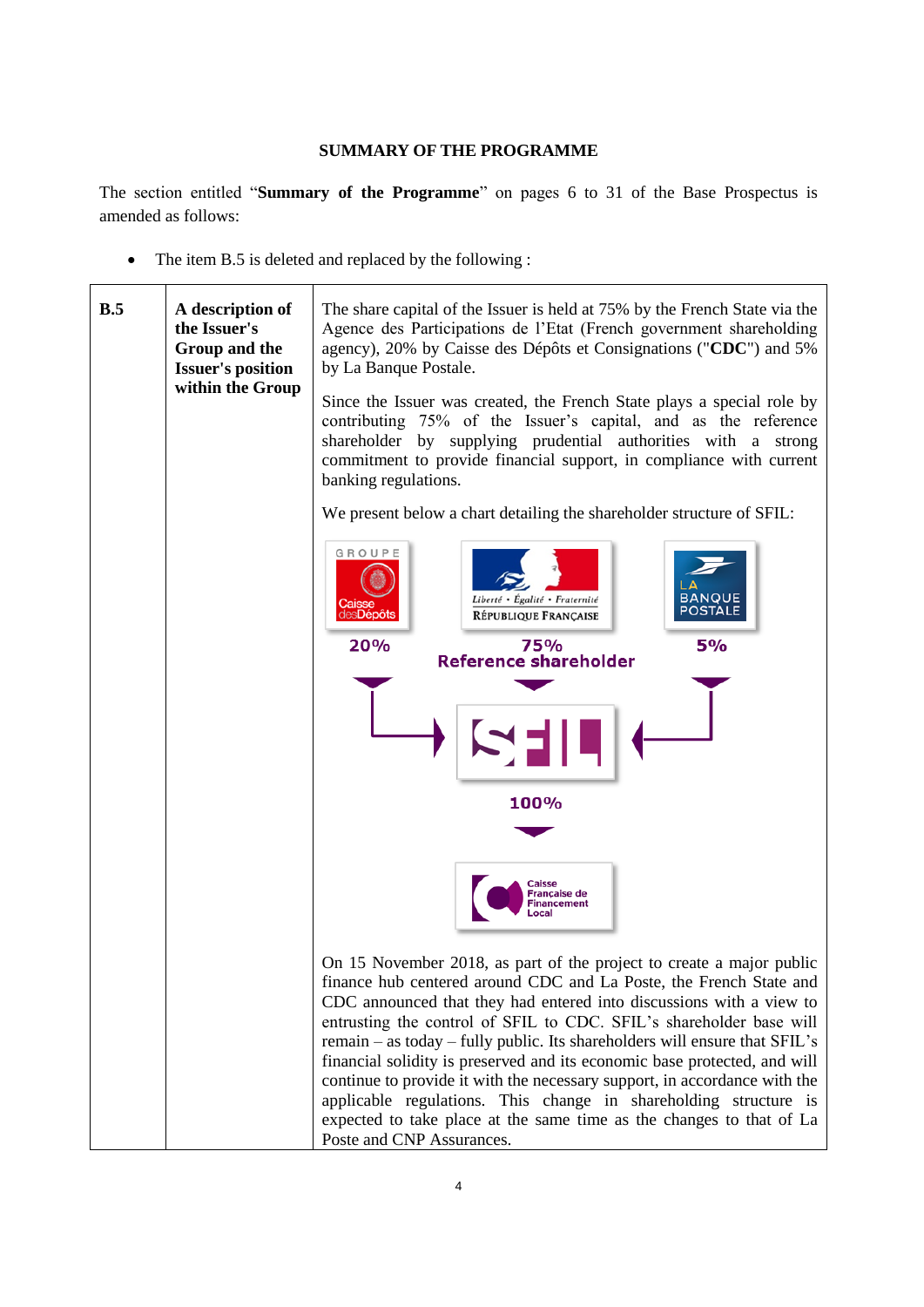|  | Following the discussions announced on 15 November 2018, the French  |
|--|----------------------------------------------------------------------|
|  | Government, CDC and La Banque Postale announced on 9 October         |
|  | 2019 the signing of an agreement in principle for the transfer of    |
|  | majority of SFIL's capital to CDC. On completion of the transaction, |
|  | which should occur during the first quarter of 2020 (subject to the  |
|  | necessary authorizations), CDC would own all of SFIL's share capital |
|  | except for one ordinary share to be retained by the French State.    |

The item B.16 is deleted and replaced by the following :

| B.16 | <b>Extent to which</b><br>the Issuer is<br>directly or<br>indirectly owned<br>or controlled | The French State is the "reference shareholder" of the Issuer under<br>French regulation. The Banque de France may ask the French State, as<br>reference shareholder, to provide the necessary support to the Issuer in<br>accordance with Article L.511-42 of the French Code monétaire et<br>financier.                                                                                                                                                                                                                                                                                                                                                                                                 |
|------|---------------------------------------------------------------------------------------------|-----------------------------------------------------------------------------------------------------------------------------------------------------------------------------------------------------------------------------------------------------------------------------------------------------------------------------------------------------------------------------------------------------------------------------------------------------------------------------------------------------------------------------------------------------------------------------------------------------------------------------------------------------------------------------------------------------------|
|      |                                                                                             | The share capital of the Issuer is held as follows:                                                                                                                                                                                                                                                                                                                                                                                                                                                                                                                                                                                                                                                       |
|      |                                                                                             | 75% by the French State via the Agence des Participations de<br>l'Etat (French government shareholding agency), i.e. 6,964,293<br>ordinary shares;                                                                                                                                                                                                                                                                                                                                                                                                                                                                                                                                                        |
|      |                                                                                             | 20% by CDC, <i>i.e.</i> 1,857,145 preferred shares; and                                                                                                                                                                                                                                                                                                                                                                                                                                                                                                                                                                                                                                                   |
|      |                                                                                             | 5% by La Banque Postale, i.e. 464, 287 ordinary shares.                                                                                                                                                                                                                                                                                                                                                                                                                                                                                                                                                                                                                                                   |
|      |                                                                                             | On 15 November 2018, as part of the project to create a major public<br>finance hub centered around CDC and La Poste, the French State and<br>CDC announced that they had entered into discussions with a view to<br>entrusting the control of SFIL to CDC. SFIL's shareholder base will<br>remain – as today – fully public. Its shareholders will ensure that SFIL's<br>financial solidity is preserved and its economic base protected, and will<br>continue to provide it with the necessary support, in accordance with the<br>applicable regulations. This change in shareholding structure is<br>expected to take place at the same time as the changes to that of La<br>Poste and CNP Assurances. |
|      |                                                                                             | Following the discussions announced on 15 November 2018, the French<br>Government, CDC and La Banque Postale announced on 9 October<br>2019 the signing of an agreement in principle for the transfer of<br>majority of SFIL's capital to CDC. On completion of the transaction,<br>which should occur during the first quarter of 2020 (subject to the<br>necessary authorizations), CDC would own all of SFIL's share capital<br>except for one ordinary share to be retained by the French State.                                                                                                                                                                                                      |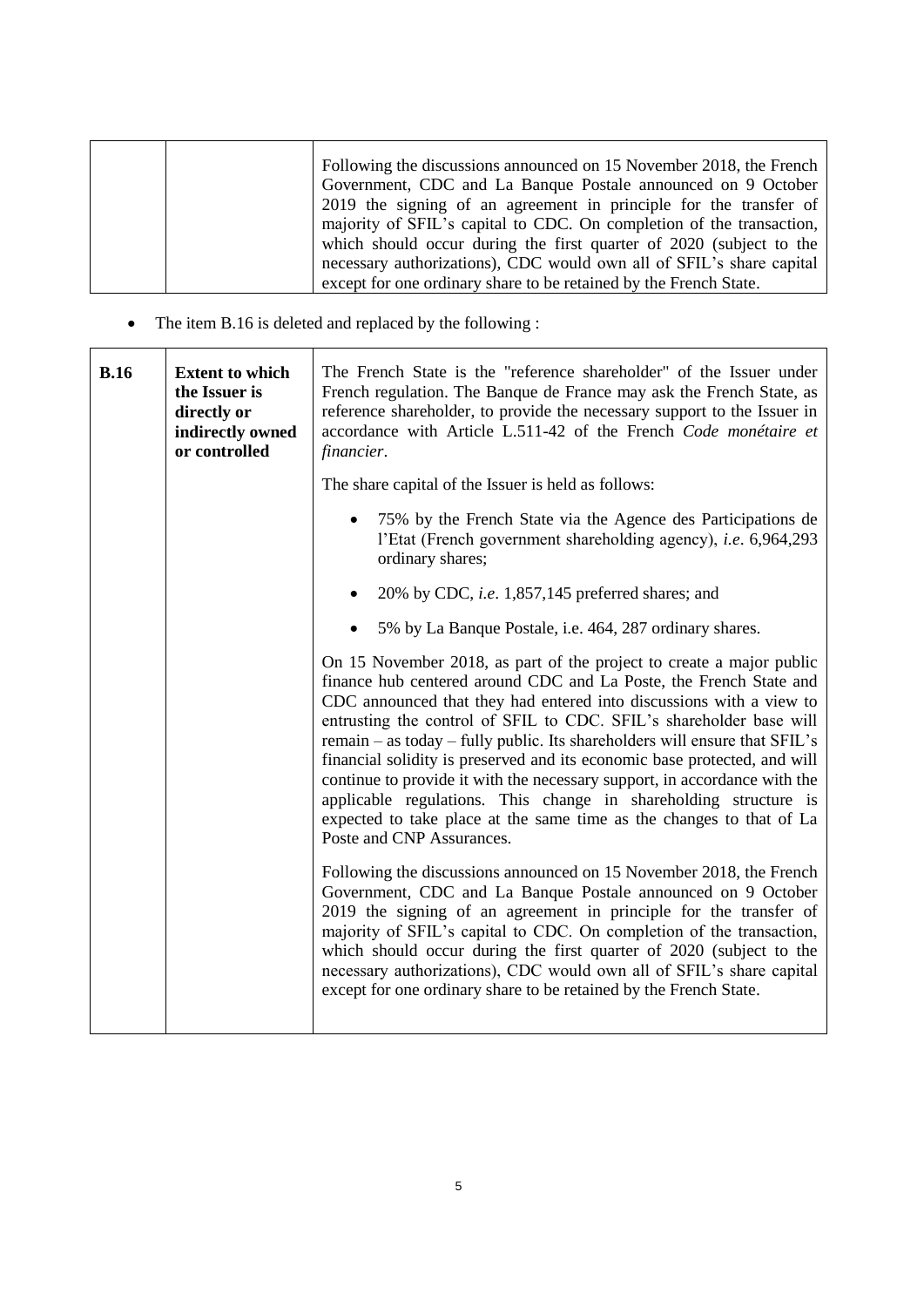• The item D.3 is deleted and replaced by the following:

| D.3 | <b>Key information</b><br>on the key risks | There are certain factors that may affect the Issuer's ability to fulfil its<br>obligations under Notes issued under the Programme, including: |                                                                                                                                                                                                                                                                                                                                                                                       |
|-----|--------------------------------------------|------------------------------------------------------------------------------------------------------------------------------------------------|---------------------------------------------------------------------------------------------------------------------------------------------------------------------------------------------------------------------------------------------------------------------------------------------------------------------------------------------------------------------------------------|
|     |                                            | that are specific<br>to the Notes                                                                                                              | General risks relating to the Notes such as:                                                                                                                                                                                                                                                                                                                                          |
|     |                                            |                                                                                                                                                | Investors must independently review and obtain professional<br>advice with respect to the Notes issued under the Programme;                                                                                                                                                                                                                                                           |
|     |                                            |                                                                                                                                                | Actual yield on Notes issued under the Programme may be<br>reduced from the stated yield as a result of transaction cost.<br>Indeed, when the Notes issued under the Programme are<br>purchased or sold, costs may significantly reduce or cancel out<br>the potential profit of Notes (such as, but not limited to,<br>transaction fees, commissions, brokerage fees, custody fees); |
|     |                                            |                                                                                                                                                | Potential conflicts of interest may arise between the holders and<br>various parties operating under the Programme such as, but not<br>limited to, discretionary determination and judgments made by<br>an agent appointed for an issue of Notes under the Programme;                                                                                                                 |
|     |                                            |                                                                                                                                                | The credit ratings of the Notes may not reflect all risks;                                                                                                                                                                                                                                                                                                                            |
|     |                                            |                                                                                                                                                | An active trading market for Notes issued under the Programme<br>may never develop;                                                                                                                                                                                                                                                                                                   |
|     |                                            |                                                                                                                                                | The trading market for Notes issued under the Programme may<br>be volatile and may be adversely affected by various events;                                                                                                                                                                                                                                                           |
|     |                                            |                                                                                                                                                | Modification, waivers and substitution of conditions affecting<br>the Notes that are not desired by all holders can be effected by a<br>majority;                                                                                                                                                                                                                                     |
|     |                                            |                                                                                                                                                | Purchases of the Notes may be subject to certain taxes or other<br>costs;                                                                                                                                                                                                                                                                                                             |
|     |                                            |                                                                                                                                                | Change of law - No assurance can be given as to the impact of<br>any possible judicial decision or change in French law or the<br>official application or interpretation of French law after the date<br>of the Base Prospectus;                                                                                                                                                      |
|     |                                            |                                                                                                                                                | The proposed financial transaction tax: the draft directive on the<br>proposed common financial transaction tax has a very broad<br>scope and could, if introduced, apply to certain dealings in the<br>Notes (including secondary market transactions) in certain<br>circumstances.                                                                                                  |
|     |                                            |                                                                                                                                                | Risks related to a particular issue of Notes under the Programme:                                                                                                                                                                                                                                                                                                                     |
|     |                                            |                                                                                                                                                | Notes issued under the Programme may not be a suitable<br>investment for all investors;                                                                                                                                                                                                                                                                                               |
|     |                                            |                                                                                                                                                | Notes may be subject to optional redemption by SFIL;                                                                                                                                                                                                                                                                                                                                  |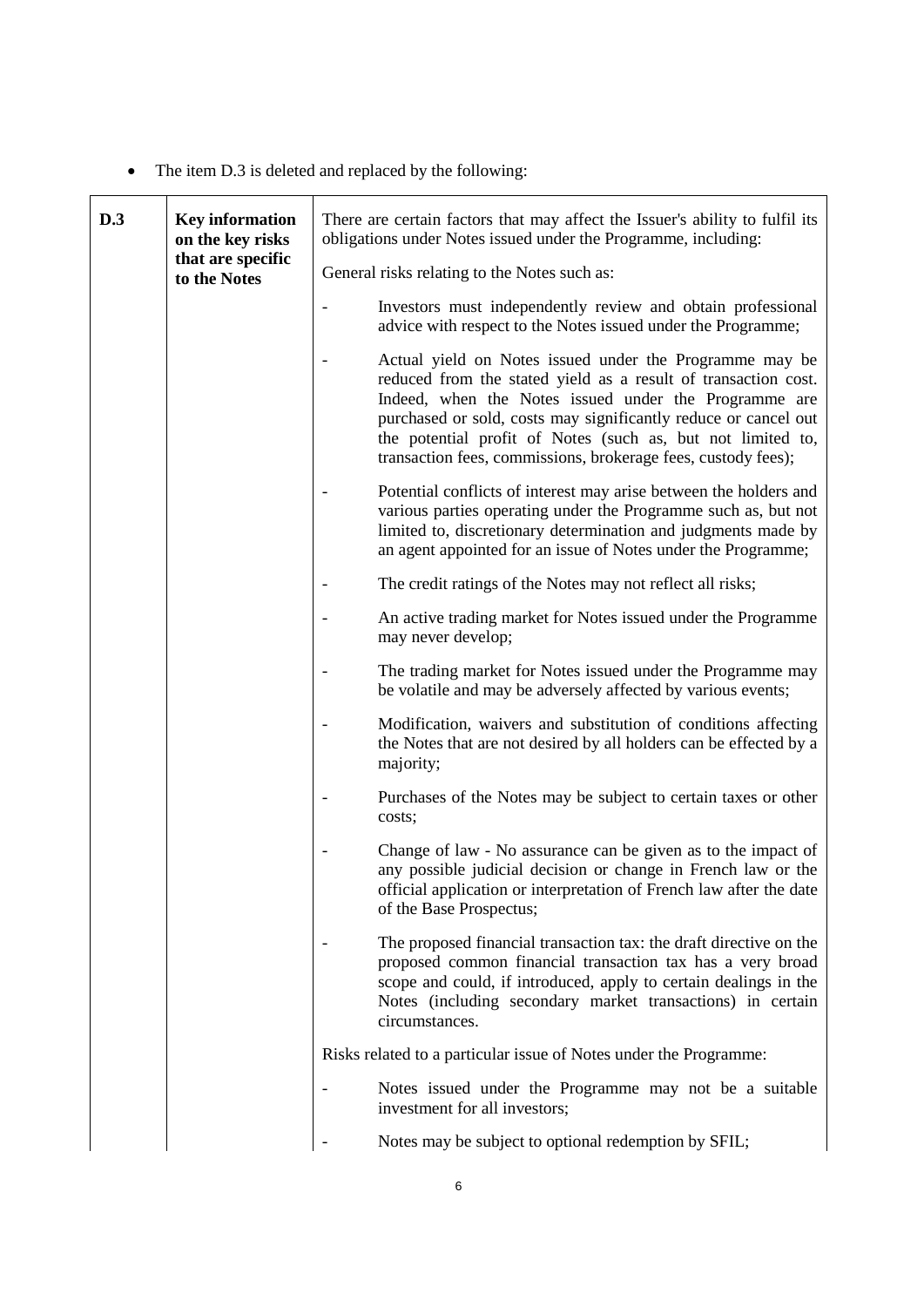|  |  | [(Insert for Fixed Rate Notes) Fixed Rate Notes may not always<br>maintain the same market value;                                                                                                                                                                                                                                                                                                                                                                                                                                                  |
|--|--|----------------------------------------------------------------------------------------------------------------------------------------------------------------------------------------------------------------------------------------------------------------------------------------------------------------------------------------------------------------------------------------------------------------------------------------------------------------------------------------------------------------------------------------------------|
|  |  | [ <i>(Insert for Floating Rate Notes</i> ) Floating Rate Notes may be<br>volatile;]                                                                                                                                                                                                                                                                                                                                                                                                                                                                |
|  |  | [ <i>(Insert for Floating Rate Notes</i> ) Holders will not be able to<br>calculate their rate of return on Floating Rate Notes in<br>advance;]                                                                                                                                                                                                                                                                                                                                                                                                    |
|  |  | [(Insert for Fixed to Floating Rate Notes or Floating to Fixed<br>Rate Notes, as the case may be) [Fixed to Floating Rate Notes<br>may have a less favourable spread than the prevailing spreads<br>on comparable floating rate securities tied to the same reference<br>rate.] / [Floating to Fixed Rate Notes may have a lower new<br>fixed rate;]]                                                                                                                                                                                              |
|  |  | [(Insert for Zero Coupon Notes) Zero Coupon Notes issued<br>under the Programme are subject to higher price fluctuations<br>than non-discounted debt securities;                                                                                                                                                                                                                                                                                                                                                                                   |
|  |  | [(Insert for Inflation Linked Notes) Holders may be exposed to<br>risk on Inflation Linked Notes which are dependent upon the<br>performance of an index;                                                                                                                                                                                                                                                                                                                                                                                          |
|  |  | Inflation Linked Notes with a multiplier or other leverage factor<br>can be particularly volatile investments;                                                                                                                                                                                                                                                                                                                                                                                                                                     |
|  |  | Additional factors relating to Inflation Linked Notes (such as<br>inflation indices may be subject to significant changes, whether<br>due to the composition of any such inflation index itself, or<br>because of fluctuations in value of the inflation indices; the<br>resulting interest rate will be less (or may be more) than that<br>payable on a conventional debt security issued by the Issuer at<br>the same time; or the holder of an Inflation Linked Note could<br>lose all or a substantial portion of the principal of such Note); |
|  |  | The Redemption Amount may be significantly less than the<br>value of an investment in the Notes.                                                                                                                                                                                                                                                                                                                                                                                                                                                   |
|  |  | [(Insert for Notes linked to a benchmark) The regulations and<br>reform of "benchmarks" may adversely affect the value of<br>Notes linked to or referencing such "benchmarks".]                                                                                                                                                                                                                                                                                                                                                                    |
|  |  | [(Insert for Notes linked to LIBOR and other benchmarks)<br>Future discontinuance of LIBOR and other benchmarks may<br>adversely affect the value of Floating Rate Notes.]                                                                                                                                                                                                                                                                                                                                                                         |
|  |  | [(Insert for Notes linked to a benchmark) The occurrence of a<br>Benchmark Event could have a material adverse effect on the<br>value of and return on any Notes linked to or referencing such<br>"benchmarks".                                                                                                                                                                                                                                                                                                                                    |
|  |  | [(Insert for Green Notes or Social Notes as the case may be)<br>Failure to apply [the proceeds of any issue of Green/ an amount                                                                                                                                                                                                                                                                                                                                                                                                                    |

7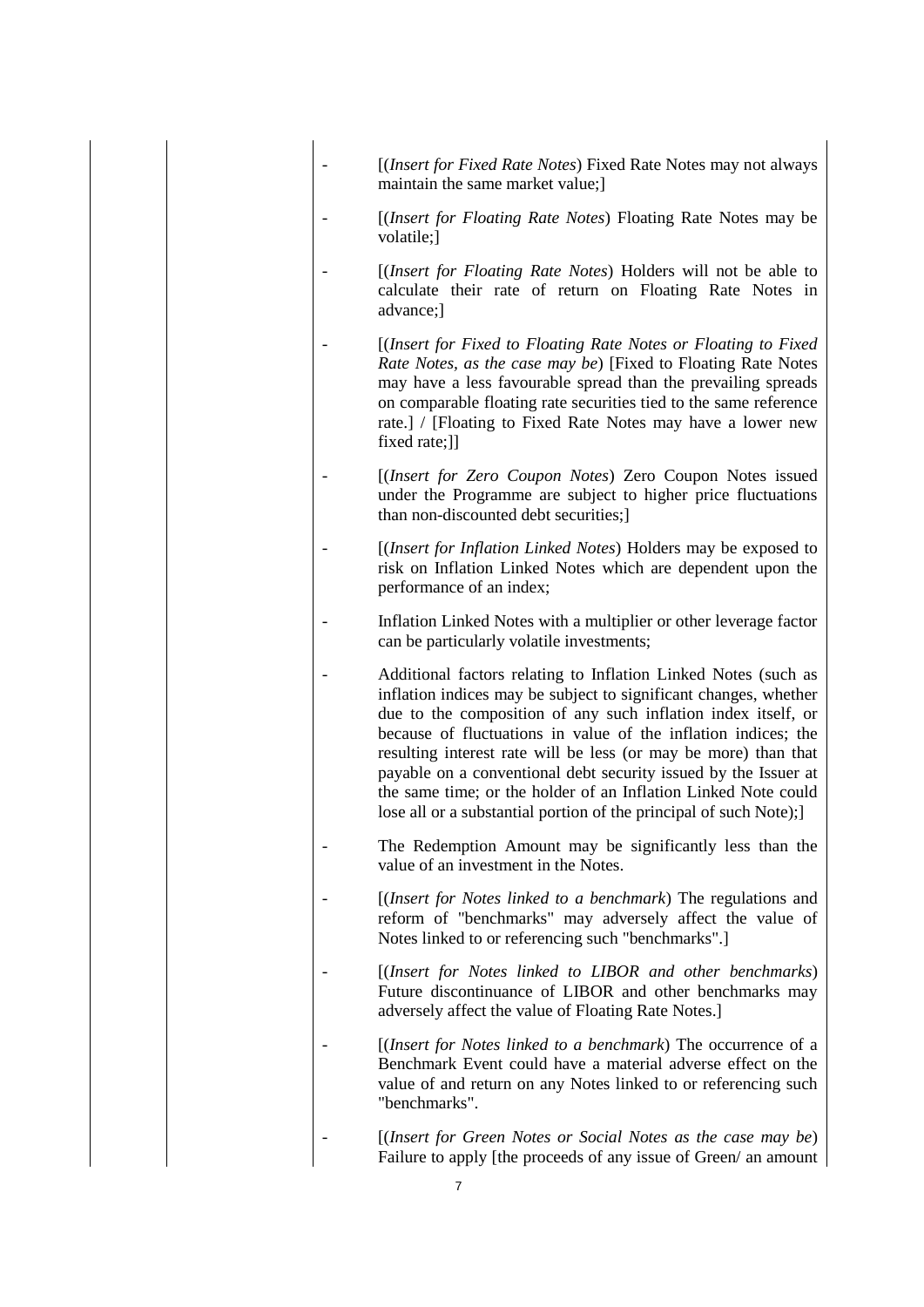|  | equal to the net proceeds of Social] Notes, for any loan and/or<br>withdrawal of any opinion or certification or any such opinion<br>or certification attesting that the Issuer is not complying in<br>whole or in part with any matters for which such opinion or<br>certification is opining or certifying on may have a material<br>adverse effect on the value and marketability of such<br>[Green]/[Social] Notes, and also potentially the value of any<br>other [Green]/[Social] Notes and/or result in adverse<br>consequences for certain investors with portfolio mandates to<br>invest in securities to be used for a particular purpose.] |
|--|-------------------------------------------------------------------------------------------------------------------------------------------------------------------------------------------------------------------------------------------------------------------------------------------------------------------------------------------------------------------------------------------------------------------------------------------------------------------------------------------------------------------------------------------------------------------------------------------------------------------------------------------------------|
|  | An investment in the Notes involves certain risks which are material for<br>the purpose of assessing the market risks associated with Notes issued<br>under the Programme. While all of these risk factors are contingencies<br>which may or may not occur, potential investors should be aware that<br>the risks involved with investing in the Notes may lead to volatility<br>and/or a decrease in the market value of the relevant Tranche of Notes<br>whereby the market value falls short of the expectations (financial or<br>otherwise) of an investor who has made an investment in such Notes.                                              |
|  | However, each prospective investor in Notes must determine, based on<br>its own independent review and such professional advice as it deems<br>appropriate under the circumstances, that its acquisition of the Notes is<br>fully consistent with its financial needs, objectives and conditions,<br>complies and is fully consistent with all investment policies, guidelines<br>and restrictions applicable to it and is a fit, proper and suitable<br>investment for it, notwithstanding the clear and substantial risks<br>inherent in investing in or holding the Notes.                                                                         |

The item E.2b is deleted and replaced by the following:

| E.2b | <b>Reasons for the</b> | The net proceeds of the issue of each Tranche of Notes, or an amount        |
|------|------------------------|-----------------------------------------------------------------------------|
|      | offer and use of       | equal to the net proceeds of the issue of each Tranche of Social Notes,     |
|      | proceeds               | will (as specified in the applicable Final Terms) be used by the Issuer:    |
|      |                        | (i) for its general corporate purposes, (ii) in the case of Green Notes, to |
|      |                        | finance and/or refinance, in whole or in part, loans held on the balance    |
|      |                        | sheet of Caisse Française de Financement Local as defined in the SFIL       |
|      |                        | Group Green Bond Framework, (iii) in the case of Social Notes, to           |
|      |                        | finance and/or refinance, in whole or in part, loans held on the balance    |
|      |                        | sheet of Caisse Française de Financement Local as defined in the SFIL       |
|      |                        | Group Social Note Framework or (iv) as stated in the relevant Final         |
|      |                        | Terms in respect of any particular issue of Notes for which there is a      |
|      |                        | particular identified use of proceeds.                                      |
|      |                        | Issue specific summary                                                      |
|      |                        | [The net proceeds of the issue of the Notes will be used by the Issuer for  |
|      |                        | its general corporate purposes.]/                                           |
|      |                        | [The net proceeds will be used to finance and/or refinance in whole or      |
|      |                        | in part [specify loans] as defined in the SFIL Group Green Bond             |
|      |                        | Framework.] /                                                               |
|      |                        | [An amount equal to the net proceeds will be used to finance and/or         |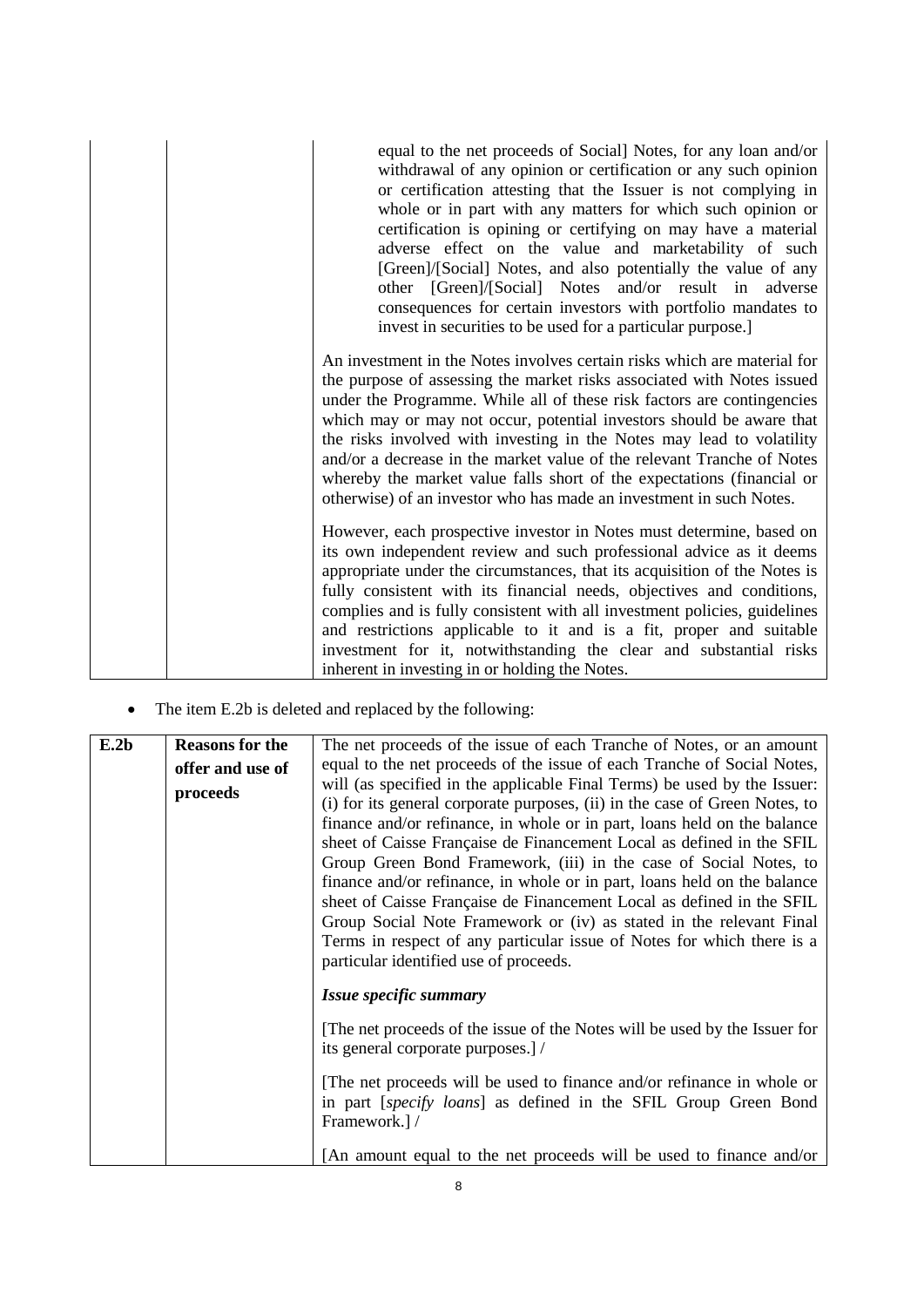|  | refinance in whole or in part [specify loans] as defined in the SFIL<br>Group Social Note Framework.] / |
|--|---------------------------------------------------------------------------------------------------------|
|  | [specify other]                                                                                         |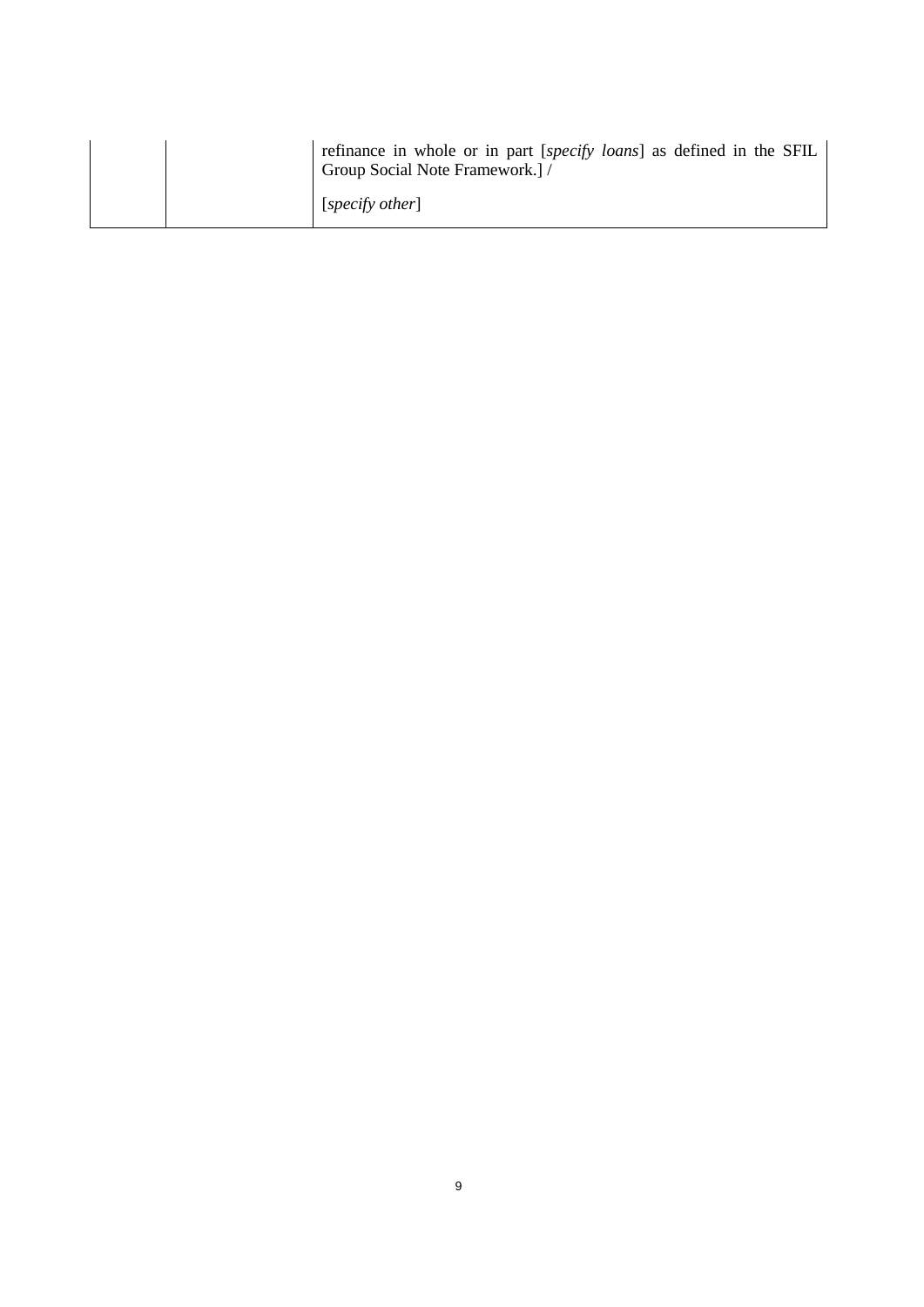# **RÉSUMÉ EN FRANÇAIS DU PROGRAMME (FRENCH SUMMARY OF THE PROGRAMME)**

<span id="page-9-0"></span>The section entitled "**Résumé en Français du Programme (French Summary of the Programme)**" on pages 32 to 59 of the Base Prospectus is amended as follows:

• The item B.5 is deleted and replaced by the following:

| B.5 | <b>Description</b><br>du<br>Groupe<br>de<br>l'Emetteur et de<br>position<br>de<br>la<br>l'Emetteur<br>au<br>sein du Groupe | Le capital social de l'Emetteur est détenu à 75 % par l'Etat français par<br>l'intermédiaire de l'Agence des Participations de l'Etat, 20% par la<br>Caisse des Dépôts et Consignations (la "CDC") et 5% par La Banque<br>Postale.<br>Depuis que l'Emetteur a été créé, l'Etat français joue un rôle particulier<br>en ayant apporté 75% du capital et fourni aux autorités prudentielles, en<br>tant qu'actionnaire de référence, un engagement fort de soutien<br>financier, en conformité avec ce que prévoit les réglementations<br>bancaires. |
|-----|----------------------------------------------------------------------------------------------------------------------------|----------------------------------------------------------------------------------------------------------------------------------------------------------------------------------------------------------------------------------------------------------------------------------------------------------------------------------------------------------------------------------------------------------------------------------------------------------------------------------------------------------------------------------------------------|
|     |                                                                                                                            | Nous présentons ci-dessous un schéma capitalistique de SFIL :                                                                                                                                                                                                                                                                                                                                                                                                                                                                                      |
|     |                                                                                                                            | GROUPE<br><b>BANQUE</b><br>Liberté • Égalité • Fraternité<br>POSTALE<br>des <b>Dépôts</b><br><b>RÉPUBLIQUE FRANÇAISE</b>                                                                                                                                                                                                                                                                                                                                                                                                                           |
|     |                                                                                                                            | 20%<br>5%<br>75%                                                                                                                                                                                                                                                                                                                                                                                                                                                                                                                                   |
|     |                                                                                                                            | Actionnaire de référence                                                                                                                                                                                                                                                                                                                                                                                                                                                                                                                           |
|     |                                                                                                                            |                                                                                                                                                                                                                                                                                                                                                                                                                                                                                                                                                    |
|     |                                                                                                                            | 100%                                                                                                                                                                                                                                                                                                                                                                                                                                                                                                                                               |
|     |                                                                                                                            |                                                                                                                                                                                                                                                                                                                                                                                                                                                                                                                                                    |
|     |                                                                                                                            | Caisse<br><b>Française de</b><br>Financement                                                                                                                                                                                                                                                                                                                                                                                                                                                                                                       |
|     |                                                                                                                            | Le 15 novembre 2018, dans le cadre du projet de création d'un pôle                                                                                                                                                                                                                                                                                                                                                                                                                                                                                 |
|     |                                                                                                                            | majeur de financement public autour de la CDC et de La Poste, l'Etat<br>français et la CDC ont annoncé qu'ils étaient entrés en discussions en                                                                                                                                                                                                                                                                                                                                                                                                     |
|     |                                                                                                                            | vue de transférer le contrôle de la SFIL à la CDC. L'actionnariat de la                                                                                                                                                                                                                                                                                                                                                                                                                                                                            |
|     |                                                                                                                            | SFIL restera entièrement public, comme aujourd'hui. Ses actionnaires<br>veilleront à ce que sa solidité financière soit préservée, sa base                                                                                                                                                                                                                                                                                                                                                                                                         |
|     |                                                                                                                            | économique soit protégée et continueront à fournir à celle-ci le soutien<br>qui lui est nécessaire, conformément à la règlementation applicable.<br>Cette évolution actionnariale interviendrait selon le même calendrier                                                                                                                                                                                                                                                                                                                          |
|     |                                                                                                                            | que les modifications concernant l'actionnariat de La Poste et de CNP                                                                                                                                                                                                                                                                                                                                                                                                                                                                              |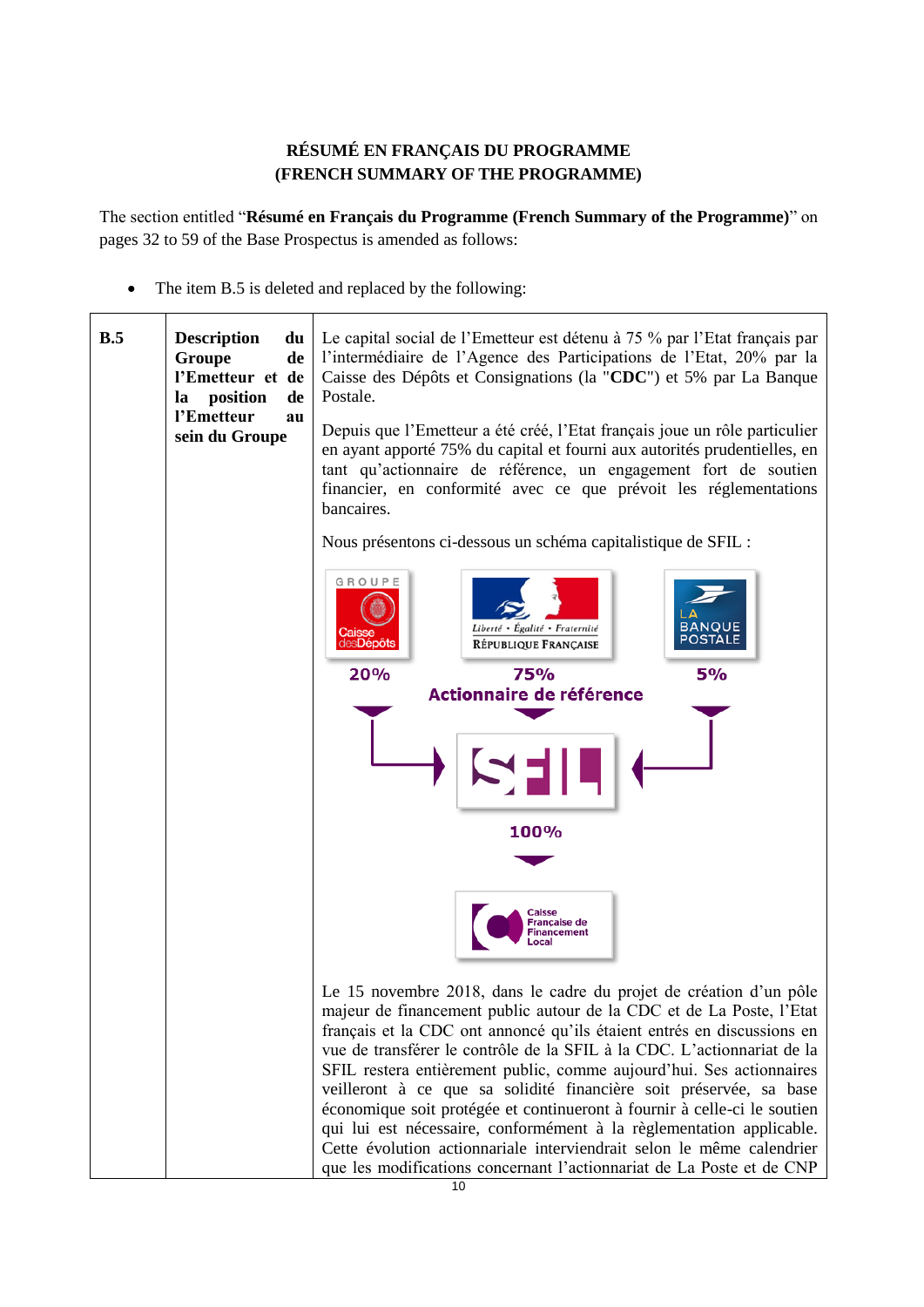|  | Assurances.                                                                                                                                                                                                                                                                                                                                                                                                                                                                                                               |
|--|---------------------------------------------------------------------------------------------------------------------------------------------------------------------------------------------------------------------------------------------------------------------------------------------------------------------------------------------------------------------------------------------------------------------------------------------------------------------------------------------------------------------------|
|  | L'Etat, la CDC et La Banque Postale ont annoncé le 9 octobre 2019 la<br>signature d'un accord de principe précisant les modalités de transfert de<br>la majorité du capital de SFIL à la CDC, conformément aux discussions<br>annoncées le 15 novembre 2018. A l'issue de l'opération, qui devrait<br>être finalisée au cours du premier trimestre 2020 sous réserve des<br>autorisations nécessaires, la CDC possèderait l'ensemble du capital de<br>SFIL, à l'exception d'une action ordinaire qui serait conservée par |
|  | l'Etat.                                                                                                                                                                                                                                                                                                                                                                                                                                                                                                                   |

• The item B.16 is deleted and replaced by the following:

| B.16 | $Entit{\'e}(s)$<br>ou<br>personne(s)<br>détenant<br>ou<br>contrôlant<br>directement<br>ou<br>indirectement | L'Etat français est "l'actionnaire de référence" de l'Emetteur en vertu de<br>la règlementation française. La Banque de France peut demander à<br>l'Etat français, en sa qualité d'actionnaire de référence, de fournir le<br>soutien nécessaire à l'Emetteur conformément à l'article L.511-42 du<br>Code monétaire et financier.                                                                                                                                                                                                                                                                                                                                                                                                                                 |
|------|------------------------------------------------------------------------------------------------------------|--------------------------------------------------------------------------------------------------------------------------------------------------------------------------------------------------------------------------------------------------------------------------------------------------------------------------------------------------------------------------------------------------------------------------------------------------------------------------------------------------------------------------------------------------------------------------------------------------------------------------------------------------------------------------------------------------------------------------------------------------------------------|
|      | l'Emetteur                                                                                                 | Le capital social de l'Emetteur est détenu comme suit:                                                                                                                                                                                                                                                                                                                                                                                                                                                                                                                                                                                                                                                                                                             |
|      |                                                                                                            | 75% par l'Etat français, via l'Agence des Participations de<br>l'Etat, soit 6.964.293 actions ordinaires;                                                                                                                                                                                                                                                                                                                                                                                                                                                                                                                                                                                                                                                          |
|      |                                                                                                            | 20% par la CDC, soit 1.857.145 actions de préférence; et<br>$\bullet$                                                                                                                                                                                                                                                                                                                                                                                                                                                                                                                                                                                                                                                                                              |
|      |                                                                                                            | 5% par La Banque Postale, soit 464.287 actions ordinaires.<br>$\bullet$                                                                                                                                                                                                                                                                                                                                                                                                                                                                                                                                                                                                                                                                                            |
|      |                                                                                                            | Le 15 novembre 2018, dans le cadre du projet de création d'un pôle<br>majeur de financement public autour de la CDC et de La Poste, l'Etat<br>français et la CDC ont annoncé qu'ils étaient entrés en discussions en<br>vue de transférer le contrôle de la SFIL à la CDC. L'actionnariat de la<br>SFIL restera entièrement public, comme aujourd'hui. Ses actionnaires<br>veilleront à ce que sa solidité financière soit préservée, sa base<br>économique soit protégée et continueront à fournir à celle-ci le soutien<br>qui lui est nécessaire, conformément à la règlementation applicable.<br>Cette évolution actionnariale interviendrait selon le même calendrier<br>que les modifications concernant l'actionnariat de La Poste et de CNP<br>Assurances. |
|      |                                                                                                            | L'Etat, la CDC et La Banque Postale ont annoncé le 9 octobre 2019 la<br>signature d'un accord de principe précisant les modalités de transfert de<br>la majorité du capital de SFIL à la CDC, conformément aux discussions<br>annoncées le 15 novembre 2018. A l'issue de l'opération, qui devrait<br>être finalisée au cours du premier trimestre 2020 sous réserve des<br>autorisations nécessaires, la CDC possèderait l'ensemble du capital de<br>SFIL, à l'exception d'une action ordinaire qui serait conservée par<br>l'Etat.                                                                                                                                                                                                                               |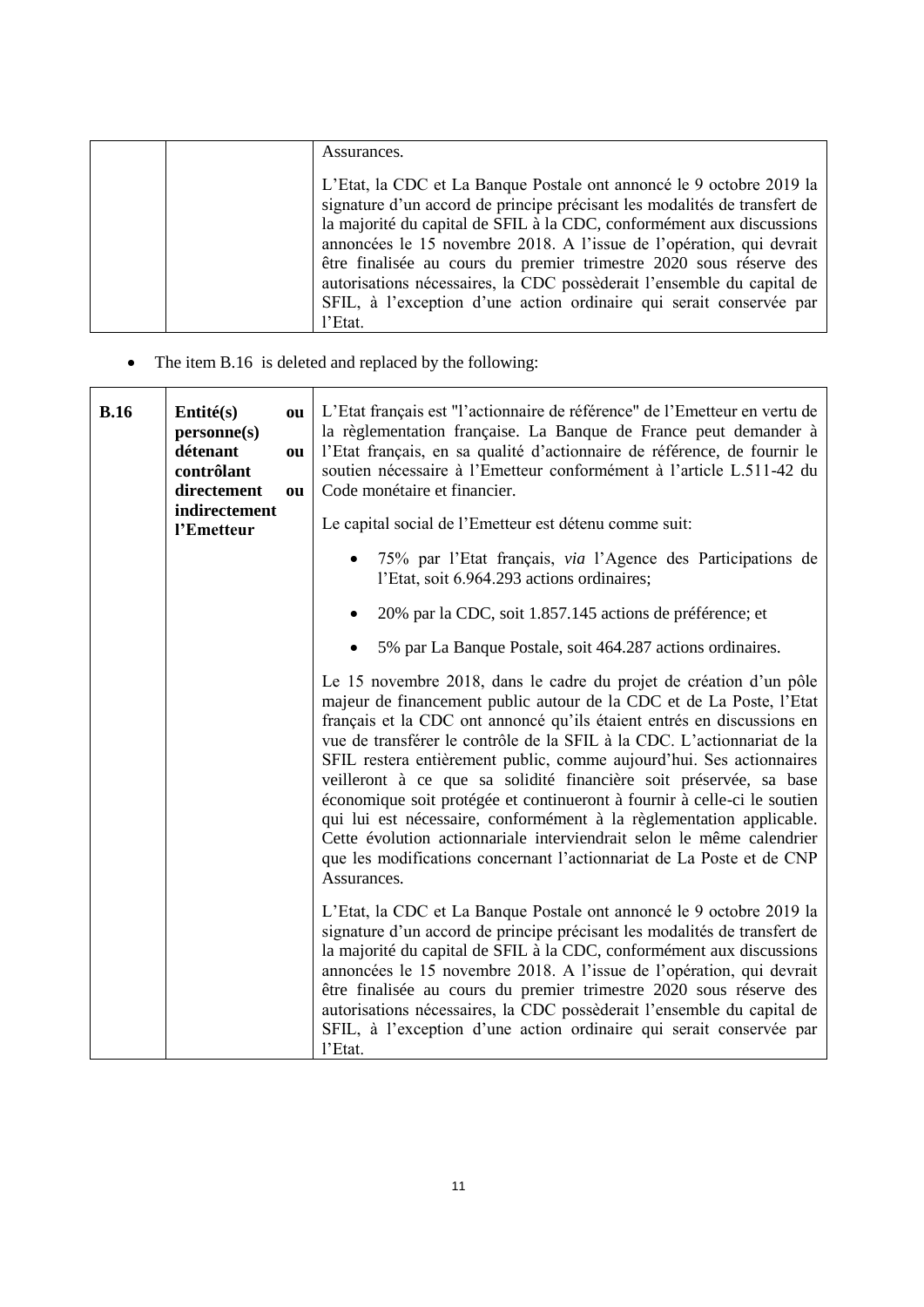• The item D.3 is deleted and replaced by the following:

| D.3 | Informations clés<br>les<br>sur<br>principaux<br>risques<br>propres | Il existe certains facteurs susceptibles d'affecter la capacité de<br>l'Emetteur à remplir ses obligations relatives aux Titres émis en vertu<br>du Programme, incluant :                                                                                                                                                                                                                                                                                               |
|-----|---------------------------------------------------------------------|-------------------------------------------------------------------------------------------------------------------------------------------------------------------------------------------------------------------------------------------------------------------------------------------------------------------------------------------------------------------------------------------------------------------------------------------------------------------------|
|     | aux Titres                                                          | Risques généraux relatifs aux Titres tels que:<br>- les investisseurs doivent procéder à une revue indépendante et obtenir<br>un conseil professionnel concernant les Titres émis dans le cadre du<br>Programme;                                                                                                                                                                                                                                                        |
|     |                                                                     | - le rendement effectif des Titres émis dans le cadre du Programme peut<br>être réduit par rapport au taux présenté du fait des frais liés à la<br>transaction. En effet, lorsque les Titres émis dans le cadre du<br>Programme sont achetés ou vendus, certains coûts peuvent réduire de<br>façon significative ou annuler le profit potentiel lié à ces Titres<br>(notamment les frais liés à la transaction, les commissions, les frais de<br>courtage ou de garde); |
|     |                                                                     | - des conflits d'intérêt potentiels peuvent naître entre les porteurs et les<br>différentes parties impliquées dans le Programme, y compris mais sans<br>caractère limitatif, les choix et décisions discrétionnaires d'un agent<br>désigné pour une émission de Titres dans le cadre du Programme;                                                                                                                                                                     |
|     |                                                                     | - la notation des crédits des Titres peut ne pas refléter l'ensemble des<br>risques;                                                                                                                                                                                                                                                                                                                                                                                    |
|     |                                                                     | - un marché secondaire liquide pour les Titres émis dans le cadre du<br>Programme peut ne pas se développer ;                                                                                                                                                                                                                                                                                                                                                           |
|     |                                                                     | - le marché secondaire pour les Titres émis dans le cadre du Programme<br>peut être volatile et peut être affecté de manière négative par de<br>nombreux événements ;                                                                                                                                                                                                                                                                                                   |
|     |                                                                     | - la modification, renonciation et substitution des conditions des Titres,<br>qui ne sont pas souhaitées par la totalité des Porteurs, peuvent être<br>effectuées par la majorité des Porteurs;                                                                                                                                                                                                                                                                         |
|     |                                                                     | - les achats de Titres peuvent être soumis à certaines taxes ou autres<br>coûts;                                                                                                                                                                                                                                                                                                                                                                                        |
|     |                                                                     | - changement de loi - Aucune assurance ne peut être donnée quant à<br>l'impact d'une décision de justice ou d'une modification de la                                                                                                                                                                                                                                                                                                                                    |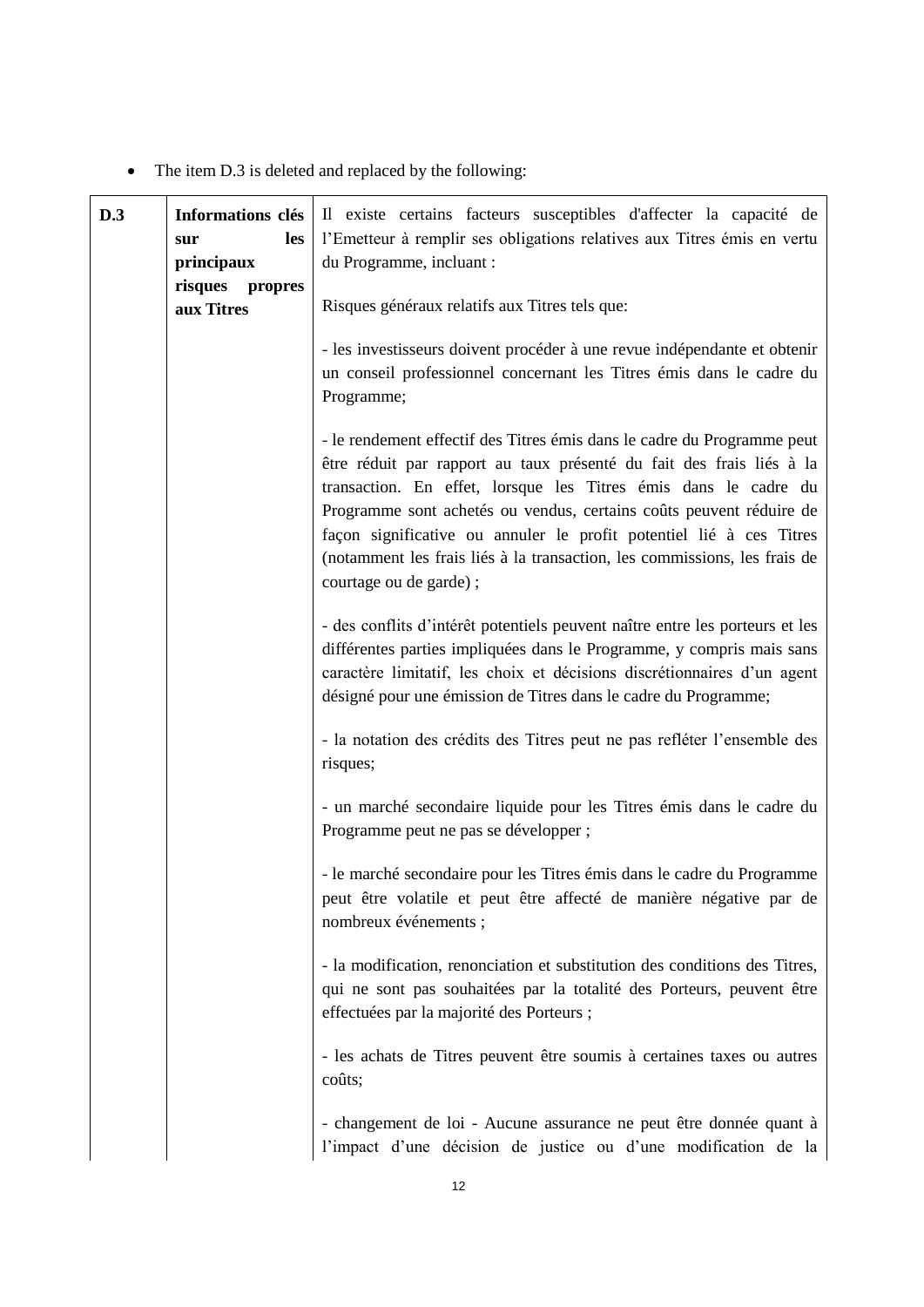législation française ou d'un changement dans l'application ou l'interprétation de la législation française postérieur à la date du Prospectus de Base ;

- proposition de directive sur la taxe commune sur les transactions financières : la proposition de directive relative à la taxe sur les transactions financières a un champ d'application large et pourrait, si elle était adoptée, s'appliquer à certaines opérations portant sur les Titres (notamment les transactions du marché secondaire) dans certaines circonstances.

Risques relatifs à la structure particulière d'une émission de Titres dans le cadre du Programme tels que :

- les Titres émis dans le cadre du Programme peuvent ne pas convenir à tous les investisseurs;

- les Titres peuvent être assortis d'une option de remboursement anticipé par SFIL ;

- [(*Insérer pour les Titres à Taux Fixe*) la valeur des Titres à Taux Fixe peut varier]

- [(*Insérer pour les Titres à Taux Variable*) les Titres à Taux Variable peuvent être volatiles ;]

- [(*Insérer pour les Titres à Taux Variable*) les Porteurs ne pourront pas calculer par avance le taux de rendement des Titres à Taux Variable ;]

- [(*Insérer pour les Titres à Taux Fixe/Variable ou les Titres à Taux Variable/Fixe, selon le cas)* [les Titres à Taux Fixe/Variable peuvent avoir un *spread* moins favorable que les *spreads* applicables aux Titres à taux variable comparables et liés au même taux de référence.] / [Les Titres à Taux Variable/Fixe peuvent avoir un nouveau taux fixe inférieur;]]

- [(*Insérer pour les Titres à Coupon Zéro*) les Titres à Coupon Zéro émis dans le cadre du Programme sont sujets à des fluctuations plus importantes que les Titres non décotés;]

- [(*Insérer pour les Titres Indexés sur l'Inflation*) les Porteurs peuvent être exposés au risque relatif aux Titres Indexés sur l'Inflation, qui dépendent de la performance de l'indice;

- Les Titres Indexés sur l'Inflation avec un multiplicateur ou autre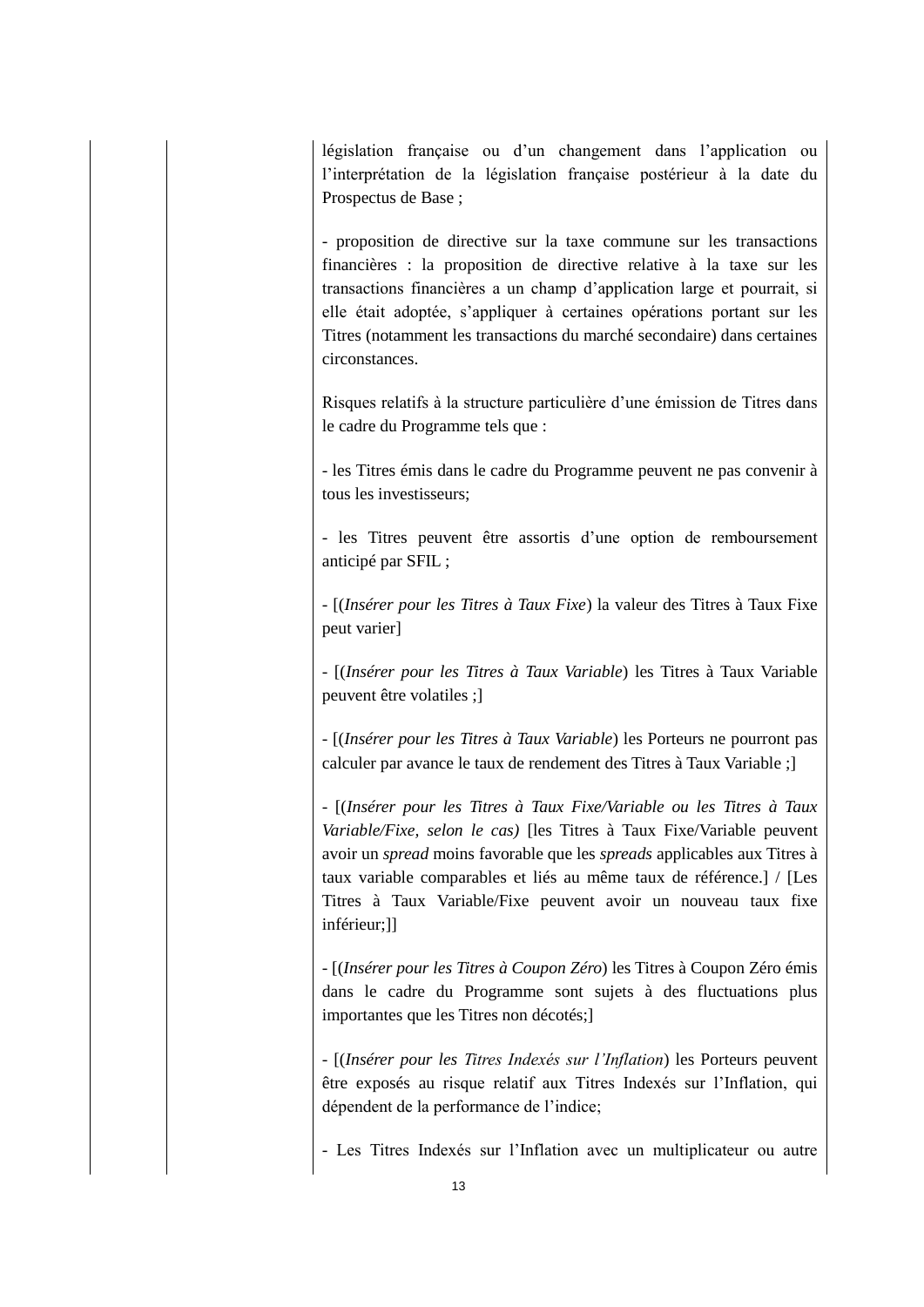facteur de levier peuvent constituer des investissements particulièrement volatiles;

Des facteurs additionnels relatifs aux Titres Indexés sur l'Inflation (tels que les indices sur l'inflation peuvent être sujets à des changements significatifs, que ce soit en raison de la composition dudit indice sur l'inflation, ou en raison des fluctuations de la valeur de l'indice sur l'inflation; le taux d'intérêt résultant sera moins élevé (ou plus élevé) que celui payable sur des titres de créance classiques émis par l'Emetteur au même moment ; ou le Porteur de Titres Indexés sur l'Inflation pourrait perdre l'intégralité ou une partie du principal desdits Titres);]

- le Montant de Remboursement peut être sensiblement inférieur à la valeur de l'investissement dans les Titres.

- [(*Insérer pour les Titres indéxés sur un indice de référence*) Les réglementations et la réforme des "indices de référence" peuvent affecter défavorablement la valeur des Titres indexés ou faisant référence à ces "indices de référence".]

- [(*Insérer pour les Titres indexés sur le LIBOR et d'autres indices de référence*) La cessation future du LIBOR et des autres indices de référence peut affecter défavorablement la valeur des Titres à Taux Variable.]

- [(*Insérer pour les Titres indexés sur un indice de référence*) La survenance d'un Evénement sur Indice de Référence peut affecter défavorablement la valeur et le rendement des Titres indexés ou faisant référence à ces "indices de référence".

- [(*Insérer pour les Titres Verts ou les Titres Sociaux selon le cas*) La non affectation [des produits d'une émission de Titres Verts/ d'un montant égal au produit net de l'émission de Titres Sociaux] à un prêt et/ou le retrait de l'opinion ou du certificat ou toute opinion ou certificat attestant que l'Emetteur ne se conforme pas, en tout ou en partie, avec les sujets pour lesquels cette opinion ou ce certificat a été rendu peut avoir un impact défavorable significatif sur la valeur et la commercialisation de ces Titres [Verts/Sociaux], et potentiellement sur la valeur de tout autre Titre [Vert/Social] et/ou peut entraîner des conséquences défavorables pour certains investisseurs qui ont un mandat de gestion de portefeuille pour investir dans des titres ayant un but particulier.]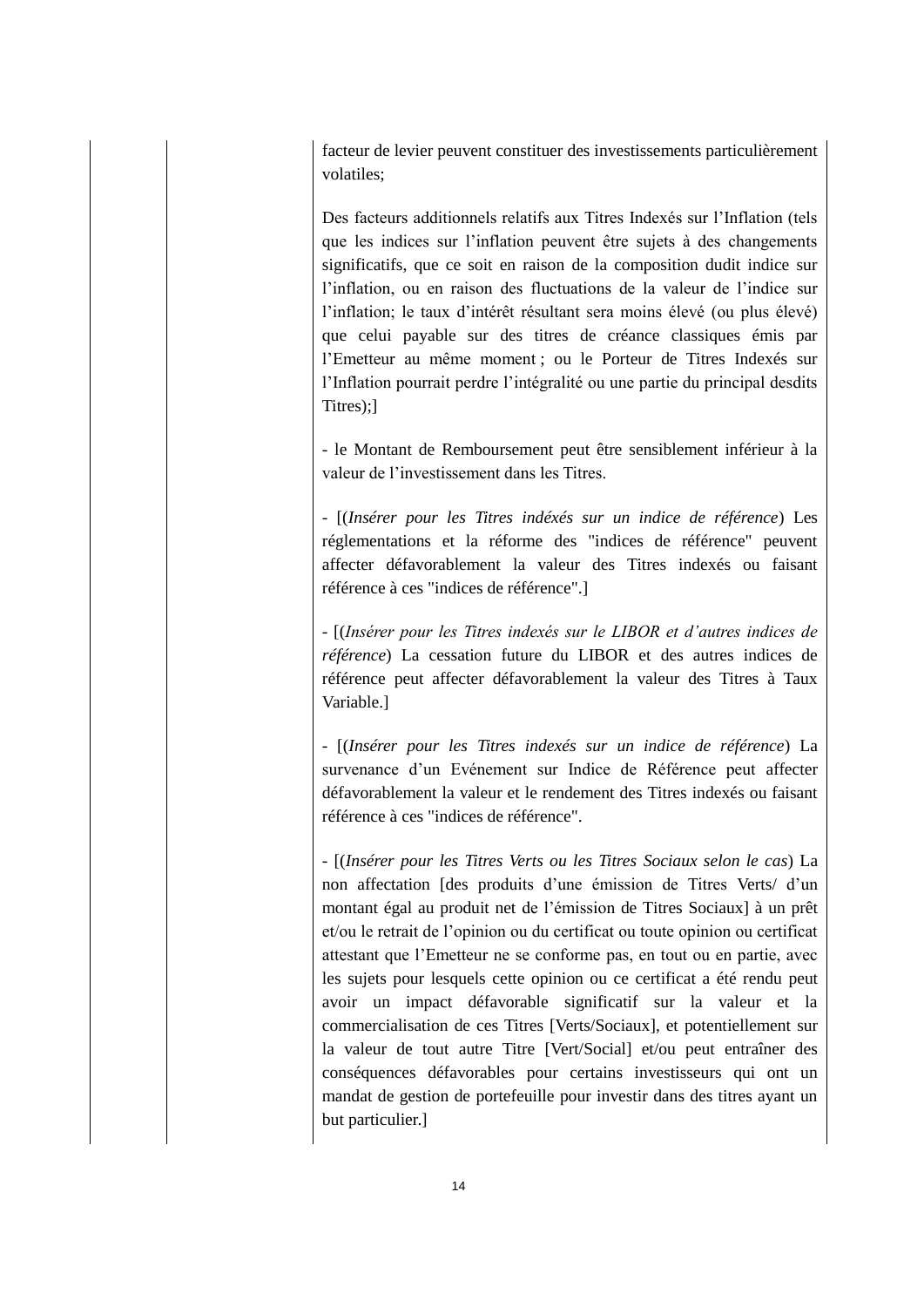| Un investissement dans des Titres comporte certains risques qui sont<br>importants dans l'évaluation des risques de marché associés aux Titres<br>émis dans le cadre du Programme. Si tous ces risques constituent des<br>éventualités susceptibles ou non de se produire, les investisseurs<br>potentiels doivent savoir que les risques encourus en matière<br>d'investissement dans des Titres peuvent aboutir à une volatilité et/ou<br>une diminution de la valeur de marché de la Tranche de Titres<br>concernée qui ne correspond plus aux attentes (financières ou autres)<br>d'un investisseur qui a souscrit ces Titres.       |
|------------------------------------------------------------------------------------------------------------------------------------------------------------------------------------------------------------------------------------------------------------------------------------------------------------------------------------------------------------------------------------------------------------------------------------------------------------------------------------------------------------------------------------------------------------------------------------------------------------------------------------------|
| Toutefois, chaque investisseur potentiel de Titres doit déterminer en se<br>fondant sur son propre jugement et en faisant appel aux conseils de<br>spécialistes s'il le juge nécessaire, si son acquisition de Titres<br>correspond parfaitement à ses besoins financiers, ses objectifs et ses<br>conditions, si cette acquisition est conforme et compatible avec toutes<br>les politiques d'investissement, les directives et restrictions qui lui sont<br>applicables et s'il s'agit d'un investissement qui lui convient, malgré les<br>risques évidents et importants inhérents à l'investissement et à la<br>détention de Titres. |

• The item E.2b is deleted and replaced by the following:

| E.2b | <b>Reasons for the</b> | Le produit net de l'émission de chaque Tranche de Titres, ou un              |
|------|------------------------|------------------------------------------------------------------------------|
|      | offer and use of       | montant égal au produit net de l'émission de chaque Tranche de Titres        |
|      | proceeds               | Sociaux, sera utilisé (tel que spécifié dans les Conditions Définitives      |
|      |                        | applicables) par l'Emetteur : (i) pour les besoins généraux de               |
|      |                        | l'entreprise, (ii) dans le cas de Titres Verts, pour financer et/ou          |
|      |                        | refinancer, en tout ou en partie, tout prêt détenu sur le bilan de la Caisse |
|      |                        | Française de Financement Local, tel que défini dans le SFIL Group            |
|      |                        | Green Bond Framework, (iii) dans le cas de Titres Sociaux, pour              |
|      |                        | financer et/ou refinancer, en tout ou en partie, tout prêt détenu sur le     |
|      |                        | bilan de la Caisse Française de Financement Local, tel que défini dans       |
|      |                        | le SFIL Group Social Note Framework ou (iv) tel qu'indiqué dans les          |
|      |                        | Conditions Définitives concernées en ce qui concerne toute émission          |
|      |                        | particulière de Titres pour lesquels il existe une utilisation spécifique    |
|      |                        | identifiée du produit de l'offre.                                            |
|      |                        | Résumé spécifique à l'émission                                               |
|      |                        | [Le produit net de l'émission des Titres sera utilisé par l'Emetteur pour    |
|      |                        | les besoins généraux de l'entreprise.]/                                      |
|      |                        |                                                                              |
|      |                        | [Le produit net de l'émission sera utilisé pour financer et/ou refinancer    |
|      |                        | en tout ou en partie des [préciser les prêts] tels que définis dans le SFIL  |
|      |                        | Group Green Bond Framework] /                                                |
|      |                        |                                                                              |
|      |                        | [Un montant égal au produit net de l'émission sera utilisé pour financer     |
|      |                        | et/ou refinancer en tout ou en partie des [préciser les prêts] tels que      |
|      |                        | $\overline{A}$                                                               |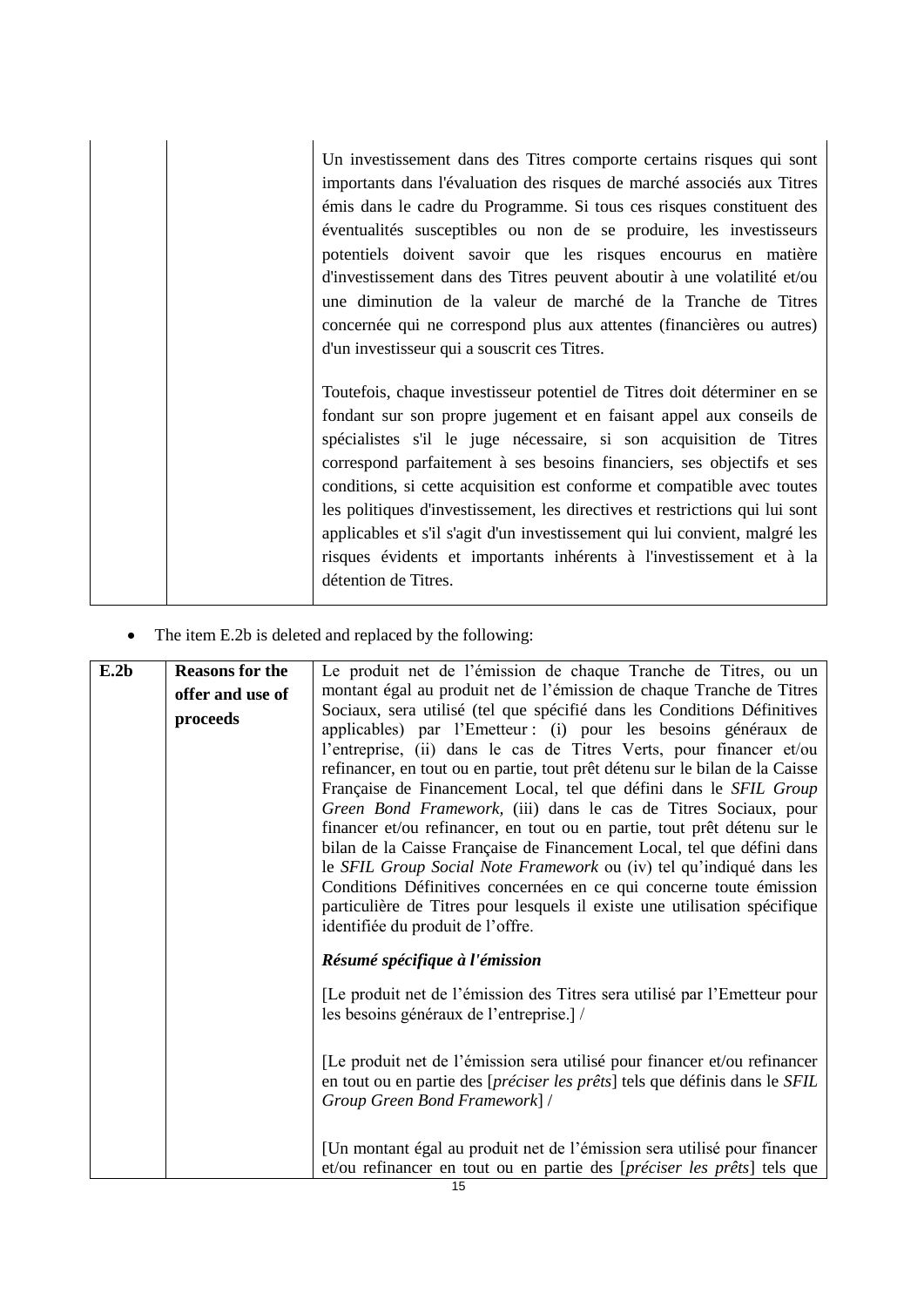|  | définis dans le SFIL Group Social Note Framework.] / |
|--|------------------------------------------------------|
|  | $[pr\acute{e}ciser\,ature]$                          |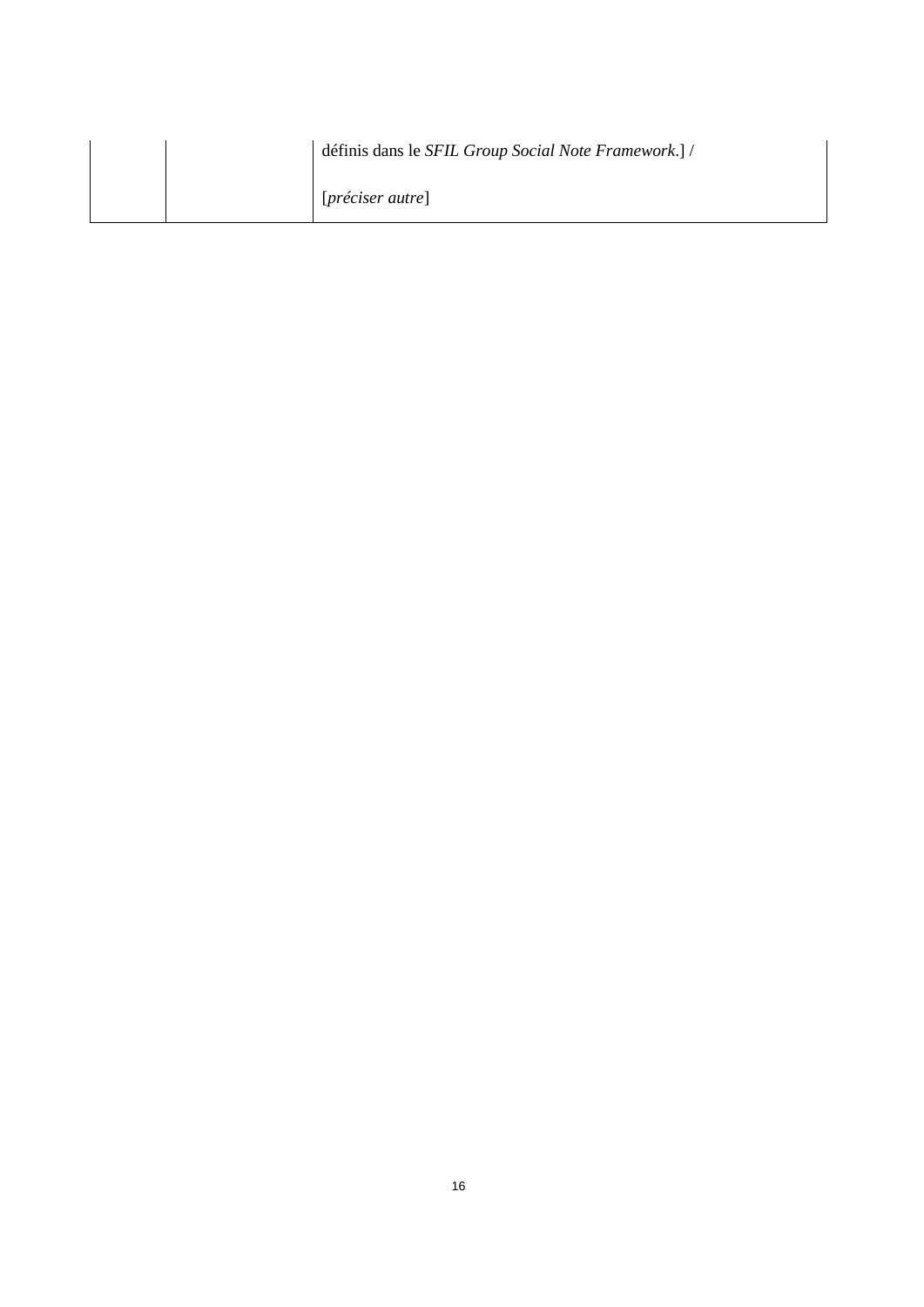### **RISK FACTORS**

<span id="page-16-0"></span>The section entitled "**Risk Factors**" on pages 60 to 80 of the Base Prospectus is amended as follows:

 The risk factor entitled "*16.Credit rating of SFIL will be affected by the credit rating of the French State*" under heading "**I. Risks relating to the Issuer and its operations**" is deleted and replaced by the following :

"*16. Credit rating of SFIL will be affected by the credit rating of the French State*

The shareholding of SFIL renders it indirectly dependent on the situation of the French State, the shares of SFIL being currently owned by the French State (75%), Caisse des Dépôts et Consignations ("**CDC**") (20%) and La Banque Postale (5%). The credit rating of SFIL is therefore closely linked to that of the French State. Moreover, in the context of the extension of its activities to the refinancing of large export credit, SFIL will also grant export credit loans. These loans will be 100% insured by the French public export credit agency under the French State's control, on its behalf and in its name. The export credits will thus be considered as exposures to the French State. The French State's ability to meet its payment obligations may be affected by its levels of indebtedness, social spending obligations, interest rates and tax revenue collections, each of which could be adversely affected by deterioration in general economic conditions. Deteriorating economic conditions could therefore have a material adverse effect on the credit quality of the assets of SFIL.

On 15 November 2018, as part of the project to create a major public finance hub centered around CDC and La Poste, the French State and CDC announced that they had entered into discussions with a view to entrusting the control of SFIL to CDC. SFIL's shareholder base will remain – as today – fully public. Its shareholders will ensure that SFIL's financial solidity is preserved and its economic base protected, and will continue to provide it with the necessary support, in accordance with the applicable regulations. This change in shareholding structure is expected to take place at the same time as the changes to that of La Poste and CNP Assurances.

Following the discussions announced on 15 November 2018, the French Government, CDC and La Banque Postale announced on 9 October 2019 the signing of an agreement in principle for the transfer of majority of SFIL's capital to CDC. On completion of the transaction, which should occur during the first quarter of 2020 (subject to the necessary authorizations), CDC would own all of SFIL's share capital except for one ordinary share to be retained by the French State

In the event of a downgrade of the credit rating of the French State, ratings of SFIL and of the Notes may be affected. If the credit rating of the Notes were reduced due to these factors, such downgrade may adversely affect the value of SFIL's outstanding Notes, increase SFIL's cost of borrowing and adversely affect SFIL's ability to issue new Notes."

 The risk factor entitled "*Risks relating to Social Notes*" under heading "**II. Risks relating to the Notes**" and sub-heading "*2. Risks relating to the structure of a particular issue of Notes*" is deleted and replaced by the following:

"*Risks relating to Green Notes and to Social Notes*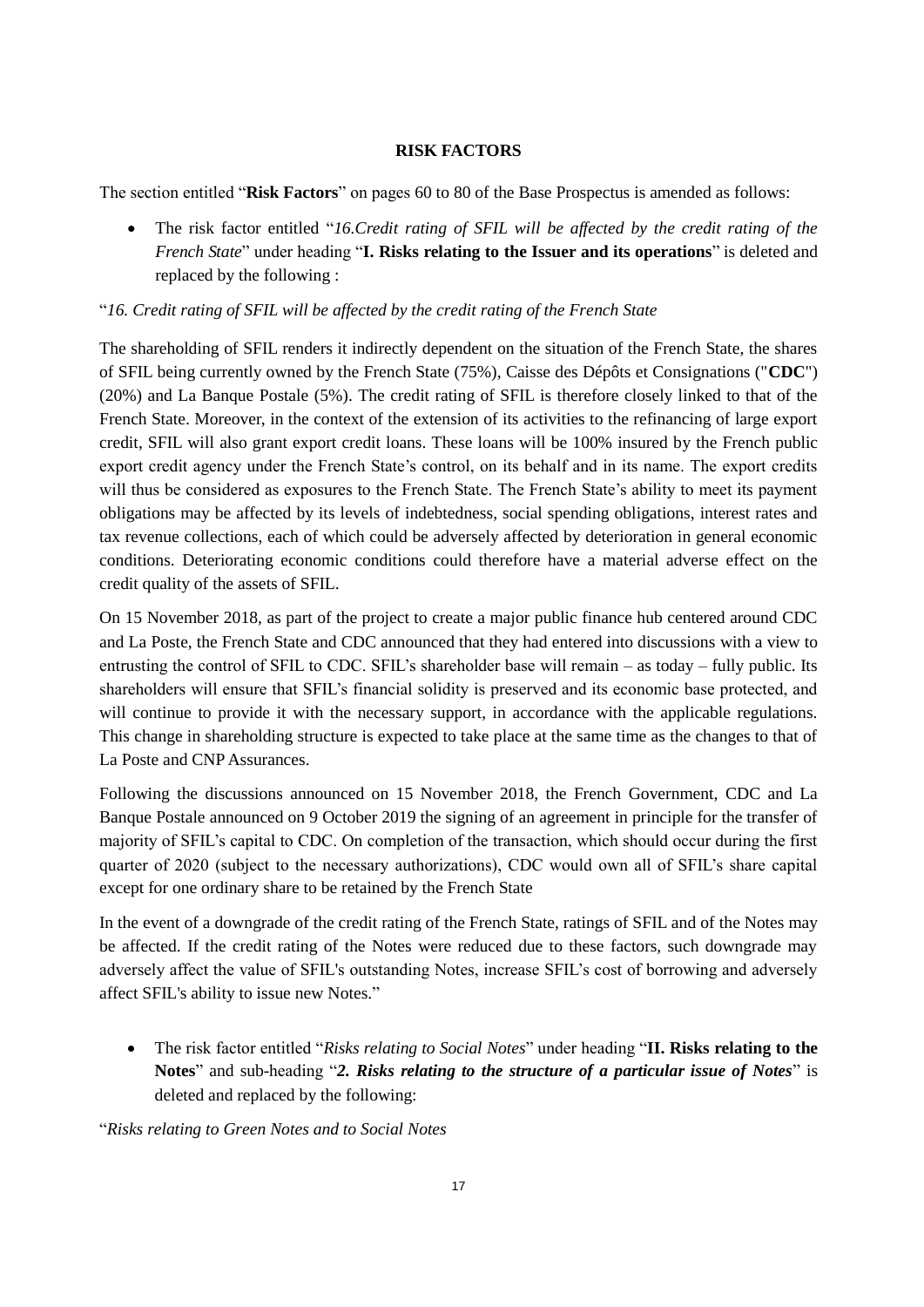The Final Terms relating to any specific Tranche of Notes may provide that it will be the Issuer's intention to apply (i) the net proceeds of the issue of those Notes into loans held on the balance sheet of Caisse Française de Financement Local as defined in the green bond framework (the "**SFIL Group Green Bond Framework**") (such Notes being "**Green Notes**") or (ii) an amount equal to the net proceeds of the issue of those Notes into loans held on the balance sheet of Caisse Française de Financement Local as defined in the social note framework (the "**SFIL Group Social Note Framework**") (such Notes being "**Social Notes**"), such SFIL Group Green Bond Framework or SFIL Group Social Note Framework being published on the website of the Issuer [\(https://sfil.fr/investisseurs/\)](https://sfil.fr/investisseurs/) for an issue of Green Notes or Social Notes, as specified in the relevant Final Terms.

Prospective investors should have regard to the information set out in the relevant Final Terms regarding such use of proceeds and must determine for themselves the relevance of such information for the purpose of any investment in such Green Notes or Social Notes, as the case may be, together with any other investigation such investor deems necessary. In particular, no assurance is given by the Issuer or the Dealers that the use of such proceeds for any loan will satisfy, whether in whole or in part, any present or future investor expectations or requirements as regards any investment criteria or guidelines with which such investor or its investments are required to comply, whether by any present or future applicable law or regulations or by the Issuer's own by-laws or other governing rules or investment portfolio mandates, in particular with regard to any direct or indirect environmental or social impact of any loan or uses related to any loan. Furthermore, it should be noted that there is currently no clearly defined definition (legal, regulatory or otherwise) of, nor market consensus as to what constitutes a "green", a "social" or an equivalently-labelled asset. In addition the requirements of any such label may evolve from time to time, accordingly, no assurance is or can be given to investors that any loan or use(s) the subject of, or related to, any loan will meet any or all investor expectations regarding such "green", "social" or other equivalently-labelled performance objectives.

No assurance or representation is given as to the suitability or reliability for any purpose whatsoever of any opinion or certification of any third party (whether or not solicited by the Issuer) which may be made available in connection with the issue of any Green Notes or Social Notes, as the case may be, and in particular with any loan, to fulfil any environmental, social and/or other criteria. Currently, the providers of such opinions and certifications are not subject to any specific regulatory or other regime or oversight. Any such opinion or certification is not, nor should be deemed to be, a recommendation by the Issuer or any other person to buy, sell or hold any such Green Notes or such Social Notes, as the case may be.

While it is the intention of the Issuer to apply the proceeds of any Green Notes or Social Notes, as the case may be, so specified for the relevant loan, in, or substantially in, the manner described in the relevant Final Terms, there can be no assurance that the relevant loan or use(s) the subject of, or related to, any loan, will be capable of being implemented in or substantially in such manner and/or accordance with any timing schedule and that accordingly such proceeds will be totally or partially disbursed for such loan. Nor can there be any assurance that such loan will be completed within any specified period or at all or with the results or outcome as originally expected or anticipated by the Issuer. Any such event or failure by the Issuer will not constitute an Event of Default under the Green Notes or the Social Notes, as the case may be.

Any such event or failure to apply the proceeds of any issue of Green Notes or Social Notes, as the case may be, for any loan as aforesaid and/or withdrawal of any such opinion or certification or any such opinion or certification attesting that the Issuer is not complying in whole or in part with any matters for which such opinion or certification is opining or certifying on may have a material adverse effect on the value and marketability of such Green Notes or such Social Notes, as the case may be, and also potentially the value of any other Green Notes or Social Notes and/or result in adverse consequences for certain investors with portfolio mandates to invest in securities to be used for a particular purpose. For the avoidance of doubt, it is however specified that payments of principal and interest (as the case may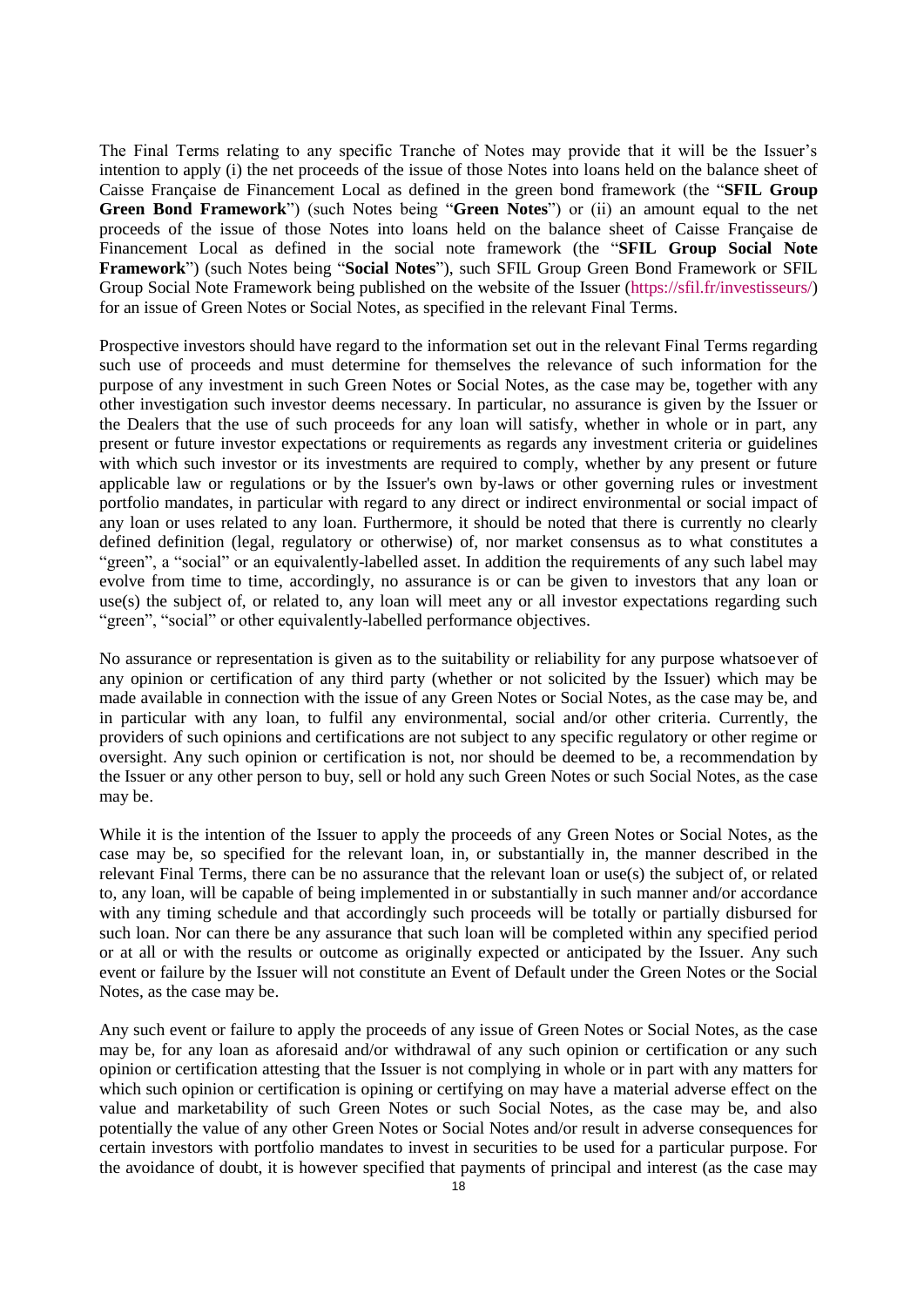be) on the Green Notes or the Social Notes, as the case may be, shall not depend on the performance of the relevant loan.

No Dealer makes any representation as to the suitability of the Green Notes or the Social Notes to fulfil environmental or social criteria required by prospective investors. The Dealers have not undertaken, nor are responsible for, any assessment of the eligibility criteria, any verification of whether the Green Notes or the Social Notes, as the case may be, meet the eligibility criteria, or the monitoring of the use of proceeds. Investors should refer to the Issuer's website or any third-party opinion."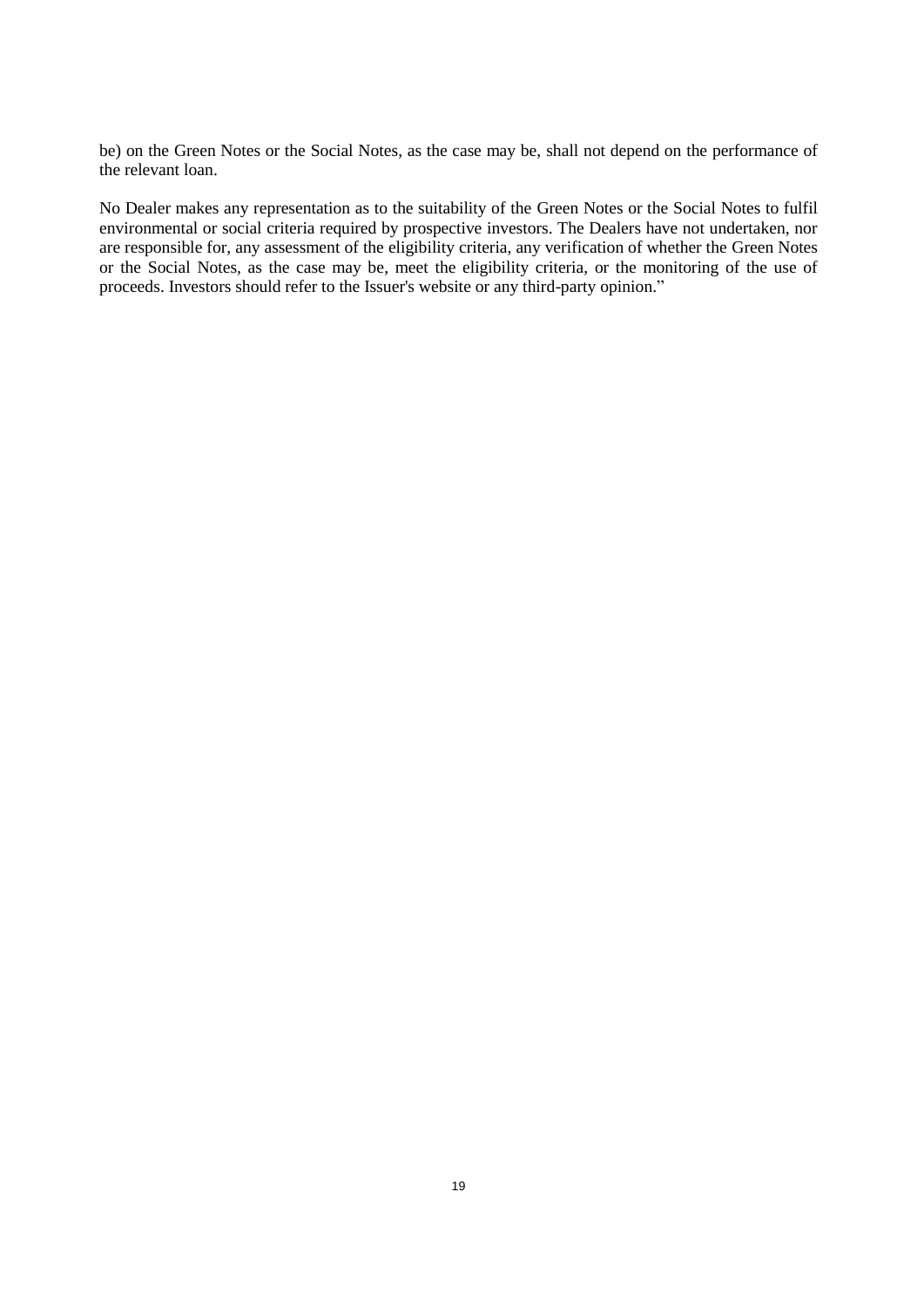### **USE OF PROCEEDS**

<span id="page-19-0"></span>The section entitled "**Use of Proceeds**" on page 123 of the Base Prospectus is deleted and replaced with the following:

"The net proceeds of the issue of the Notes, or an amount equal to the net proceeds in the case of Social Notes, will be (as specified in the applicable Final Terms) applied by the Issuer either:

- to be used for the Issuer's general corporate purposes; or
- in the case of Green Notes, to be made available to its subsidiary Caisse Française de Financement Local to finance or refinance in whole or in part, loans held on the balance sheet of Caisse Française de Financement Local as defined in the SFIL Group Green Bond Framework available on the Issuer's website [\(https://sfil.fr/investisseurs/](https://sfil.fr/investisseurs/) or [https://sfil.fr/en/investors/\)](https://sfil.fr/en/investors/);
- in the case of Social Notes, to be made available to its subsidiary Caisse Française de Financement Local to finance or refinance in whole or in part, loans held on the balance sheet of Caisse Française de Financement Local as defined in the SFIL Group Social Note Framework available on the Issuer's website [\(https://sfil.fr/investisseurs/](https://sfil.fr/investisseurs/) or [https://sfil.fr/en/investors/\)](https://sfil.fr/en/investors/); or
- as stated in the relevant Final Terms in respect of any particular issue of Notes for which there is a particular identified use of proceeds (other than as specified above).

In relation to Green Notes or Social Notes, as the case may be, and in relation to International Capital Markets Association Guidelines/Principles, please note that:

- The SFIL Group Green Bond Framework is based on the Green Bond Principles (the "**GBP**"), published by the International Capital Markets Association;
- The Issuer has appointed a second party opinion (the "**Second Party Opinion**") on the SFIL Group Green Bond Framework assessing its alignment with the GBP. This Second Party Opinion document is made available on the Issuer's website [\(https://sfil.fr/investisseurs/](https://sfil.fr/investisseurs/) or [https://sfil.fr/en/investors/\)](https://sfil.fr/en/investors/);
- The SFIL Group Social Note Framework is based on the Social Bond Principles (the "**SBP**"), published by the International Capital Markets Association;
- The Issuer has appointed a second party opinion (the "**Second Party Opinion**") on the SFIL Group Social Note Framework assessing its alignment with the SBP. This Second Party Opinion document is made available on the Issuer's website [\(https://sfil.fr/investisseurs/](https://sfil.fr/investisseurs/) or [https://sfil.fr/en/investors/\)](https://sfil.fr/en/investors/);

An allocation reporting will be made available on the Issuer's website [\(https://sfil.fr/investisseurs/](https://sfil.fr/investisseurs/) or [https://sfil.fr/en/investors/\)](https://sfil.fr/en/investors/) within one year from the date of the issue of the relevant Green Notes or Social Notes, as the case may be, and annually thereafter until the net proceeds have been fully allocated."

An independent third party will verify the allocation of the net proceeds of the Green Notes and of the Social Notes."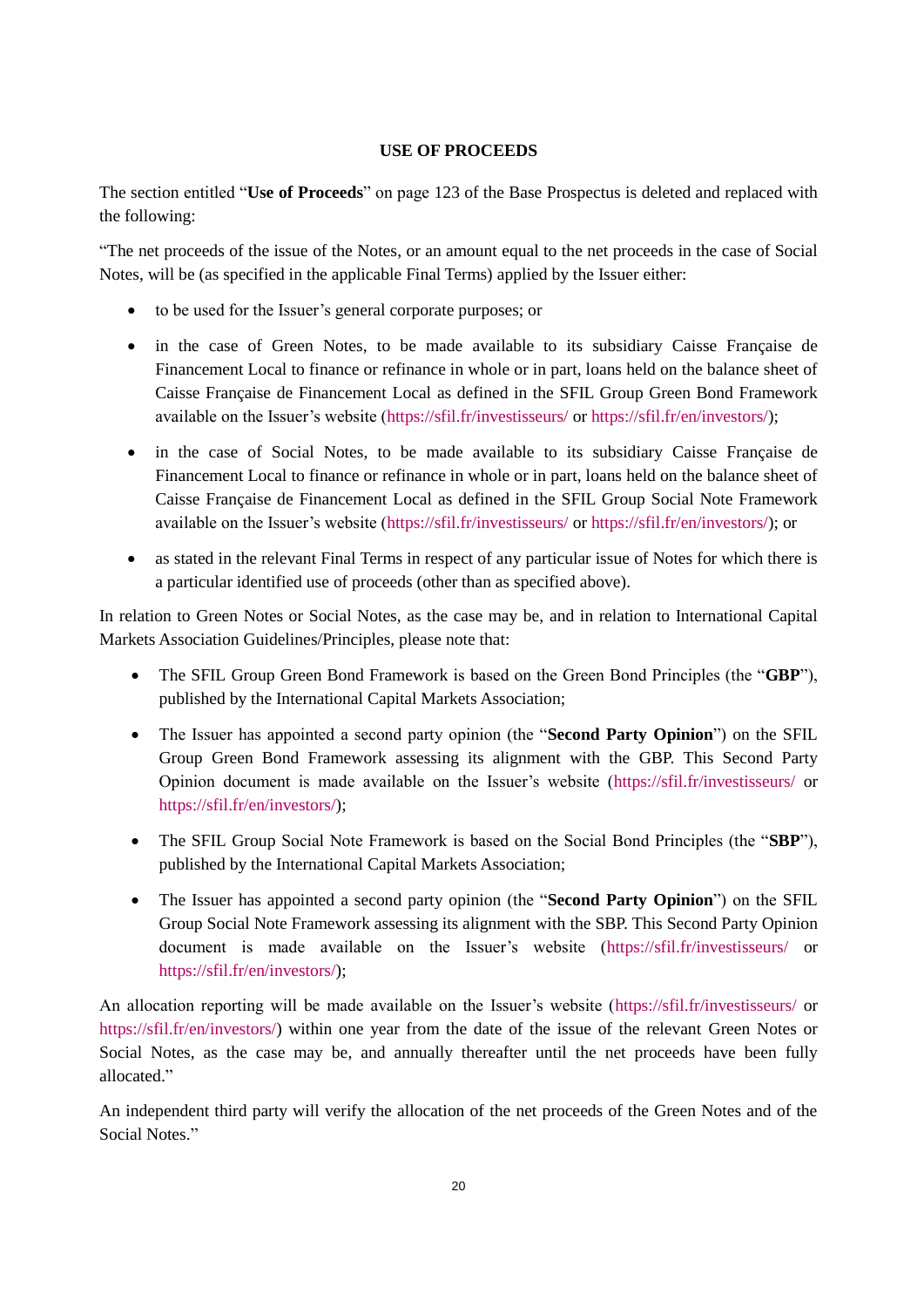### **DESCRIPTION OF THE ISSUER**

<span id="page-20-0"></span>The section entitled "**Description of the Issuer**" on page 124 to 137 of the Base Prospectus is amended as follows:

 The section entitled "**3. ORGANISATIONAL STRUCTURE**" is deleted and replaced with the following :

"The French State is the "reference shareholder" of SFIL under French regulation underlining the commitment of the French State to ensure oversight and to influence strategic decisions, as well as its determination to provide its support to SFIL's on-going financial transactions if so required.

The Banque de France may ask the French State, as reference shareholder, to provide the necessary support to SFIL in accordance with Article L.511-42 of the French *Code monétaire et financier*.

Obligations of the reference shareholder are documented via a letter of comfort to the regulator, clearly defining support and involvement of the French State. The French State has the intention to remain a reference shareholder in the long run. On its side, on 31 January 2013, SFIL signed a declaration of support of Caisse Française de Financement Local.

The share capital of the Issuer is held as follows:

- 75% by the French State via the Agence des Participations de l'Etat (French government shareholding agency);
- 20% by Caisse des Dépôts et Consignations ("**CDC**"); and
- 5% by La Banque Postale.

CAFFIL is a subsidiary of SFIL. CAFFIL is a *société de crédit foncier* governed by Articles L.515-13 *et seq.* of the French *Code monétaire et financier*.

We present below a chart detailing the shareholder structure of SFIL:

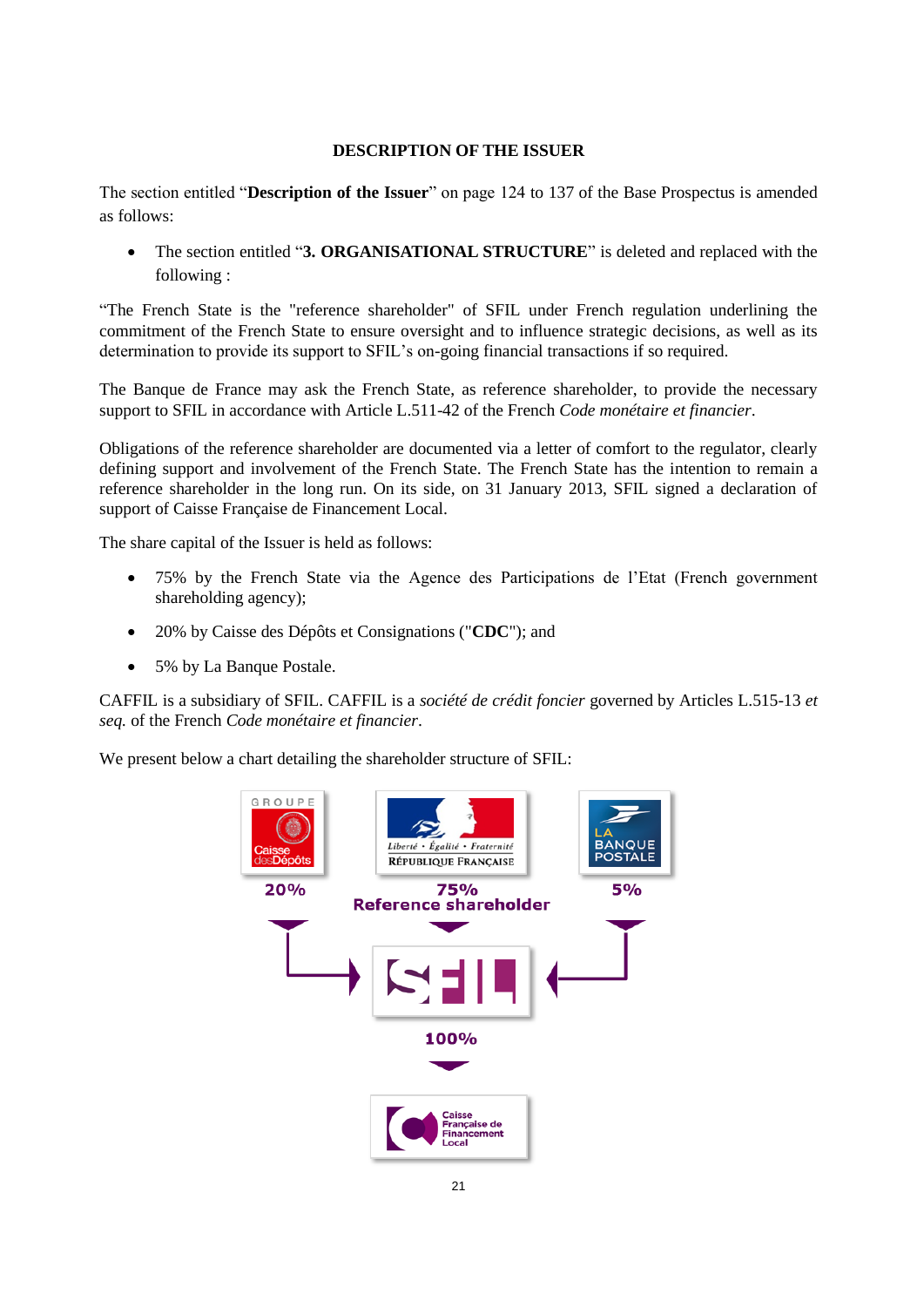On 15 November 2018, as part of the project to create a major public finance hub centered around CDC and La Poste, the French State and CDC announced that they had entered into discussions with a view to entrusting the control of SFIL to CDC. SFIL's shareholder base will remain – as today – fully public. Its shareholders will ensure that SFIL's financial solidity is preserved and its economic base protected, and will continue to provide it with the necessary support, in accordance with the applicable regulations. This change in shareholding structure is expected to take place at the same time as the changes to that of La Poste and CNP Assurances.

Following the discussions announced on 15 November 2018, the French Government, CDC and La Banque Postale announced on 9 October 2019 the signing of an agreement in principle for the transfer of majority of SFIL's capital to CDC. On completion of the transaction, which should occur during the first quarter of 2020 (subject to the necessary authorizations), CDC would own all of SFIL's share capital except for one ordinary share to be retained by the French State."

 The section entitled "**4. ADMINISTRATIVE, MANAGEMENT AND SUPERVISORY BODIES**" is deleted and replaced with the following :

"The Issuer is organized around a Board of Directors, an Executive Committee, a Governance and Appointments Committee, a Compensation Committee, a Financial Statements Committee and a Risks and Internal Control Committee.

### **Board of Directors**

The Board of Directors is composed of 15 members:

- the French State, represented by Elodie Boulch (representative appointed by order of the Minister of Economy);
- nine members appointed by the Ordinary General Meeting, as follows:
	- . one member proposed by the French State: Gabriel Cumenge;
	- . one member representing CDC: Virginie Fernandes;
	- . one member representing La Banque Postale: Serge Bayard;
	- six other members: Chantal Lory (Chair of the Board of Directors), Philippe Mills (Chief Executive Officer), Jean-Pierre Balligand, Cathy Kopp, Françoise de Panafieu and Pierre Sorbets;
- five members elected employee representatives: Pascal Cardineaud, Marion Domalain, Frédéric Guillemin, Thomas Morisse and Sandrine Peraud-Chemla.

The main functions of the board members outside of the Issuer are the following:

| Chantal Lory (Chair of                          | Member of the Board of Directors of Imprimerie Nationale;                                                                          |
|-------------------------------------------------|------------------------------------------------------------------------------------------------------------------------------------|
| the Board of Directors                          | Member of the Board of Directors of Milleis Banque (previously Barclays                                                            |
| of SFIL)                                        | France SA)                                                                                                                         |
| Philippe Mills<br>(Chief Executive)<br>Officer) | Chairman of the Supervisory Board of Caisse Française de Financement Local<br>(CAFFIL); Chairman of the Board of Directors of EAPB |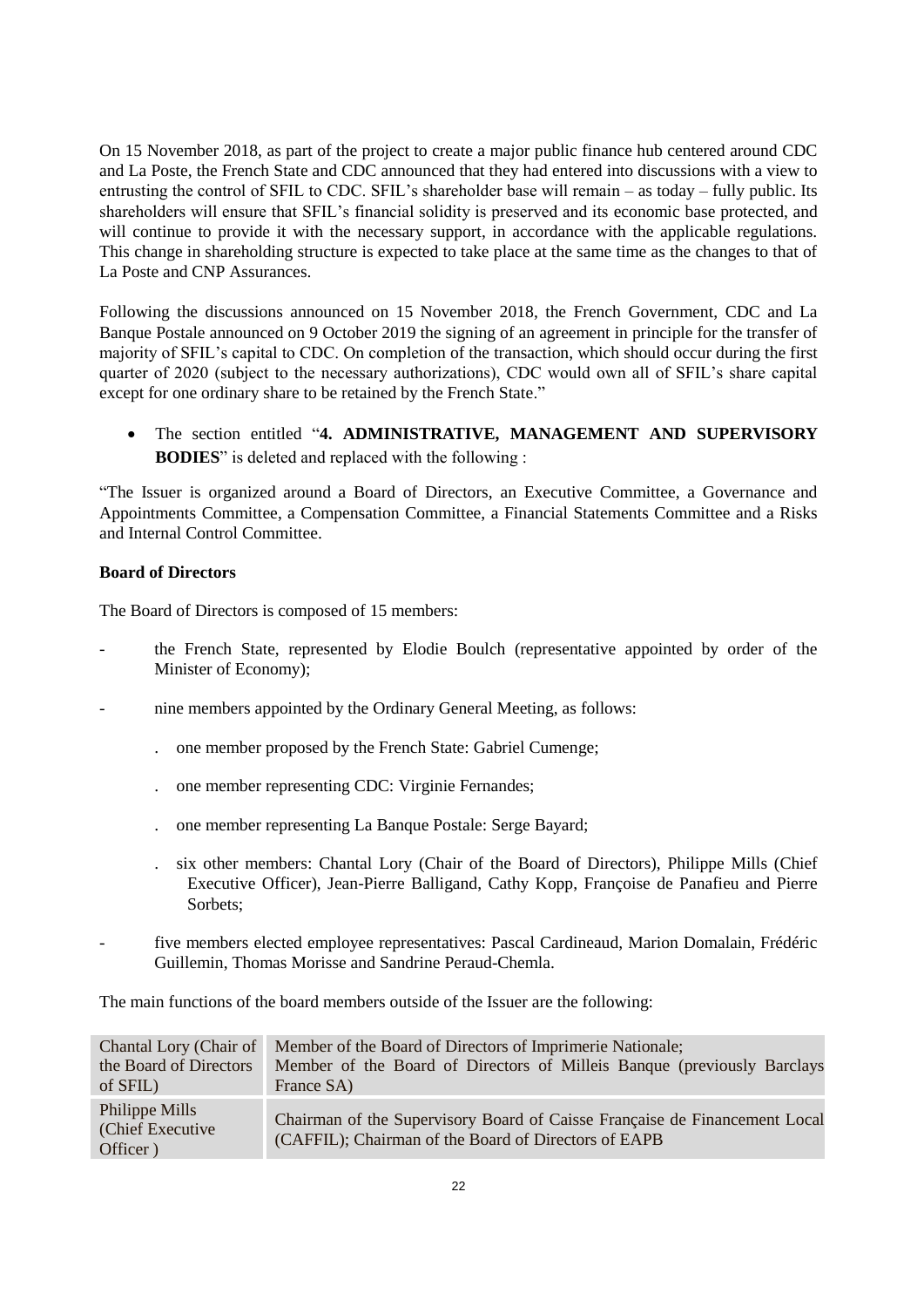| Elodie Boulch<br>(French State)<br>representative) | Deputy Director of Equity Holdings, Services and Finances, Agence des<br>Participations de l'Etat        |
|----------------------------------------------------|----------------------------------------------------------------------------------------------------------|
| Serge Bayard                                       | Director of Business and Territory Development of La Banque Postale                                      |
| <b>Gabriel Cumenge</b>                             | Deputy Director "International Business Financing" at the General Treasury<br><b>Division</b>            |
| Virginie Fernandes                                 | Director of the Group Steering Department of Caisse des Dépôts<br>Finance, Strategy and Investments Unit |

Their business addresses are c/o SFIL, 1-3 rue du passeur de boulogne, 92130 Issy les Moulineaux, France.

#### **The management team**

The management team is composed of Executive Management and 8 other members in charge of divisions or central functions who make up the Management Committee. This committee meets at least once per week.

The members of the Executive Management are Philippe Mills (Chief Executive Officer) and François Laugier (Deputy Chief Executive Officer).

The members of the Executive Committee are Philippe Mills (Chief Executive Officer, Chairman of the Board of Directors of EAPB), François Laugier (Deputy Chief Executive Officer), Stéphane Costa de Beauregard (Oustanding loans manager), Nathalie Derue (Risk Manager), Gilles Gallerne (Chairman of the Management Board of Caisse Française de Financement Local), Béatrice Gosserez (Corporate secretary), Sami Gotrane (Financial Markets Manager), Florent Lecinq (Chief Financial and Operating Officer), Pierre-Marie Debreuille (Chief Export credit), and Frédéric Meyer (Human Resources manager).

#### **Other Committees**

Governance and Appointments Committee and Compensation Committee

The Governance and Appointments Committee is especially in charge of the appointment of new members of the Board of Directors, the approval of the independent character of certain members, the evaluation of the organization and operation of the Board of Directors of SFIL and of the Supervisory Board of CAFFIL.

The Compensation Committee is notably in charge of SFIL compensation policy.

The Governance and Appointments Committee and the Compensation Committee are composed of a maximum of six members, more than a majority of them are independent members of the Board of Directors. Members are chosen on the basis of their skills and their potential contribution to the work of the committee in question. The committees are chaired by an independent member of the Board with recognized skill in human resources. These committees meet at least twice a year.

The members of the Governance and Appointments Committee are: Cathy Kopp (Chair of the Committees), Elodie Boulch, Jean-Pierre Balligand, Marion Domalain and Françoise de Panafieu.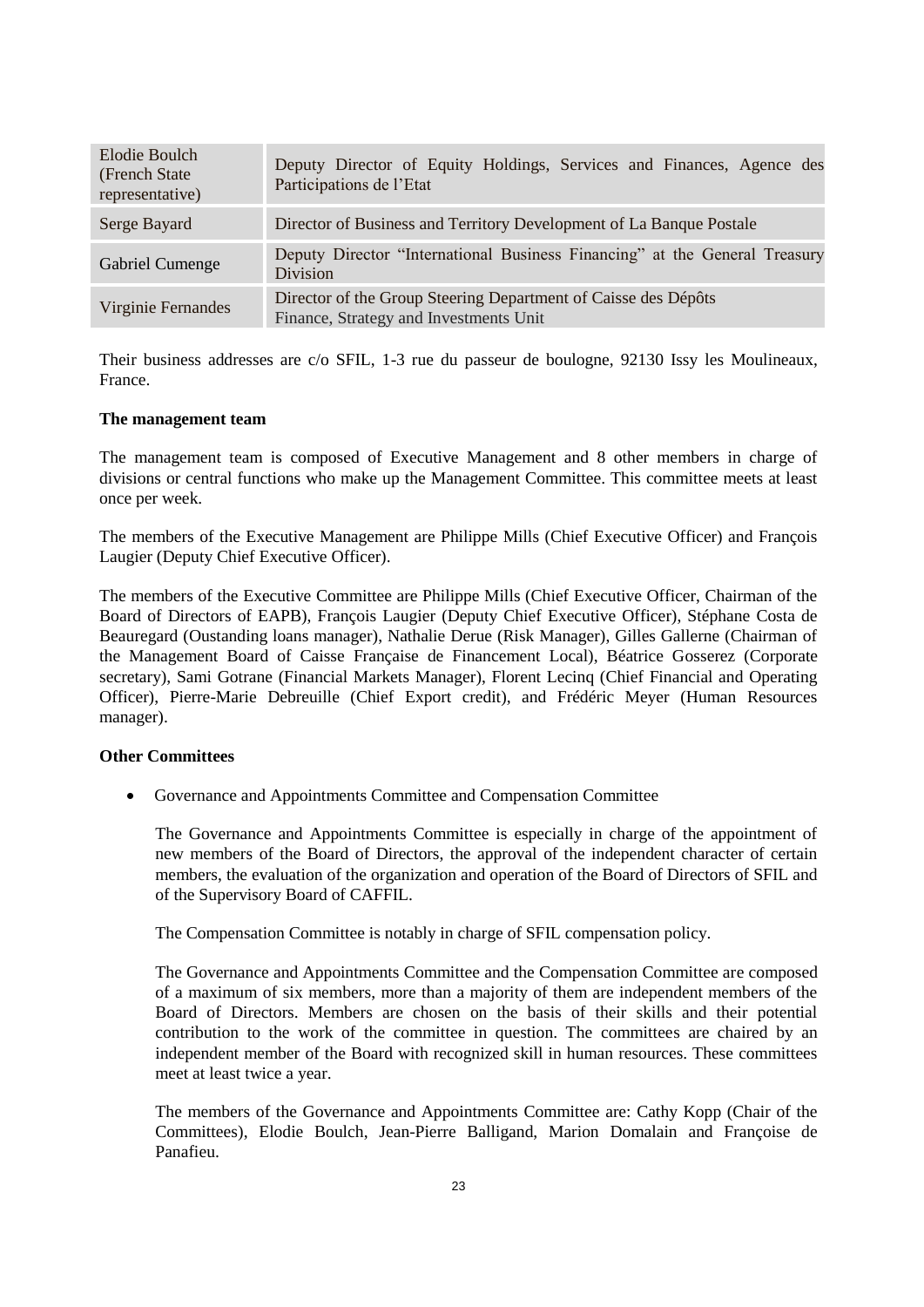The members of the Compensation Committee are: Cathy Kopp (Chair of the Committee), Elodie Boulch, Jean-Pierre Balligand, Pascal Cardineaud and Françoise de Panafieu.

Financial Statements Committee and Risks and Internal Control Committee

The Financial Statements Committee examines in particular the financial statements of SFIL and CAFFIL, as well as the corresponding statutory auditors' reports, the strategy of SFIL and the budget.

The Risks and Internal Control Committee is in charge of studying the procedures employed in internal control activities at SFIL and CAFFIL, the reports on compliance and audit activities, the reports on risk surveillance, etc.

The Financial Statements Committee and the Risks and Internal Control Committee are made up of a maximum of seven members who are Board of Directors members but are not involved in SFIL's executive management. Members are chosen on the basis of their skills and their potential contribution to the work of the committee in question. These committees are chaired by an independent member of the Board with proven skills in finance and accounting. These committees meet at least four times per year.

The members of the Financial Statements Committee are: Pierre Sorbets (Chairman of the Committee), Elodie Boulch, Jean-Pierre Balligand, Serge Bayard, Virginie Fernandes, Chantal Lory and Sandrine Peraud Chemla.

The members of the Risks and Internal Control Committee are: Pierre Sorbets (Chairman of the Committee), Elodie Boulch, Jean-Pierre Balligand, Serge Bayard, Virginie Fernandes, Chantal Lory and Thomas Morisse.

#### **Conflicts of interest or declaration of no-conflict of interest**

The Issuer certifies that, to the best of its knowledge, there are no potential conflicts of interest between the duties of its corporate officers towards the Issuer and their private interests and other duties."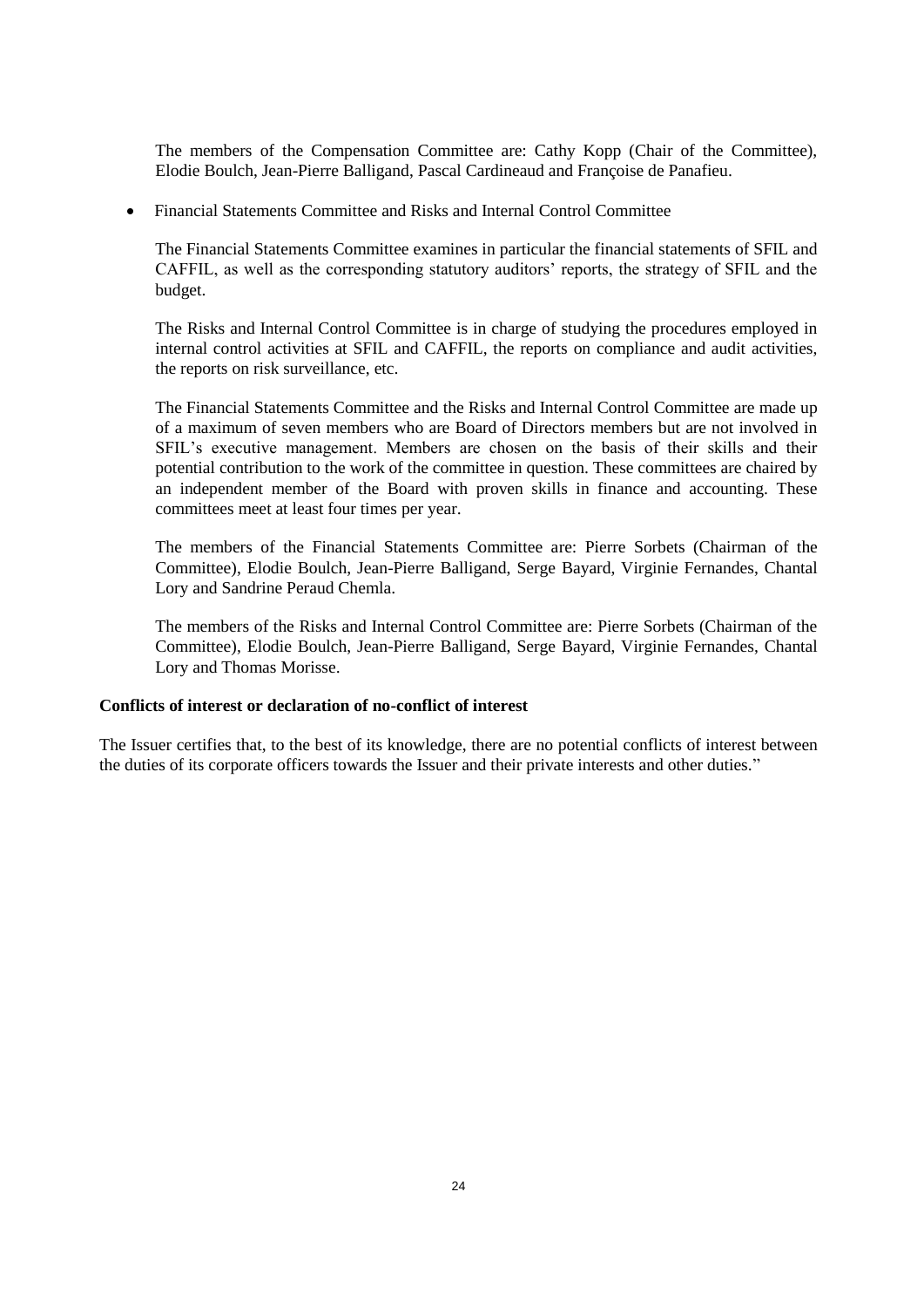#### **RECENT DEVELOPMENTS**

<span id="page-24-0"></span>The following paragraphs are included at the end of the section entitled "**Recent Developments**", on page 138 of the Base Prospectus:

"SFIL published the following press release on 9 October 2019:

Press Release dated 9 October 2019:

### **Agreement in principle for the transfer of SFIL to** *Caisse des Dépôts Group*

**Following the discussions announced on November 15th 2018, the French Government, Caisse des Dépôts and La Banque Postale announced today the signing of an agreement in principle for the transfer of majority of SFIL's capital to Caisse des Dépôts et Consignations (CDC).**

On completion of the transaction, which should occur during the first quarter of 2020 subject to the necessary authorizations to be granted by the relevant administrative and regulatory authorities, CDC would own all of SFIL's share capital except for one ordinary share to be retained by the French State, alongside the right to appoint a censor on SFIL's board of directors.

CDC would become the reference shareholder of SFIL and demonstrate its commitment to upholding SFIL's status as public development bank by a letter of support, supplemented by a similar letter from the State.

The exclusive partnership between SFIL and La Banque Postale to finance the French local public sector would be extended in advance to 2026.

Established in February 2013 and, profitable since mid-2015, SFIL has become the first lender to local public authorities and public hospitals in France ( $\epsilon$  27 bn long-term loans granted) and the first liquidity provider for major export contracts ( $\epsilon$  7.4 bn of financing granted since 2016), thanks to its deep and efficient access to financial markets in the service of the French economy.

Building on their history of successes and deep expertise, SFIL and its team look forward to joining CDC Group and fully support the major public financial unit envisioned by the French Government, with the renewed ambition to offer better services to its customers and partners.

Press contact: christine.lair@sfil.fr / Tel.: + 33 (0)1 73 28 87 36 Investor contact: Ralf Berninger ralf.berninger@sfil.fr

For more information: sfil.fr"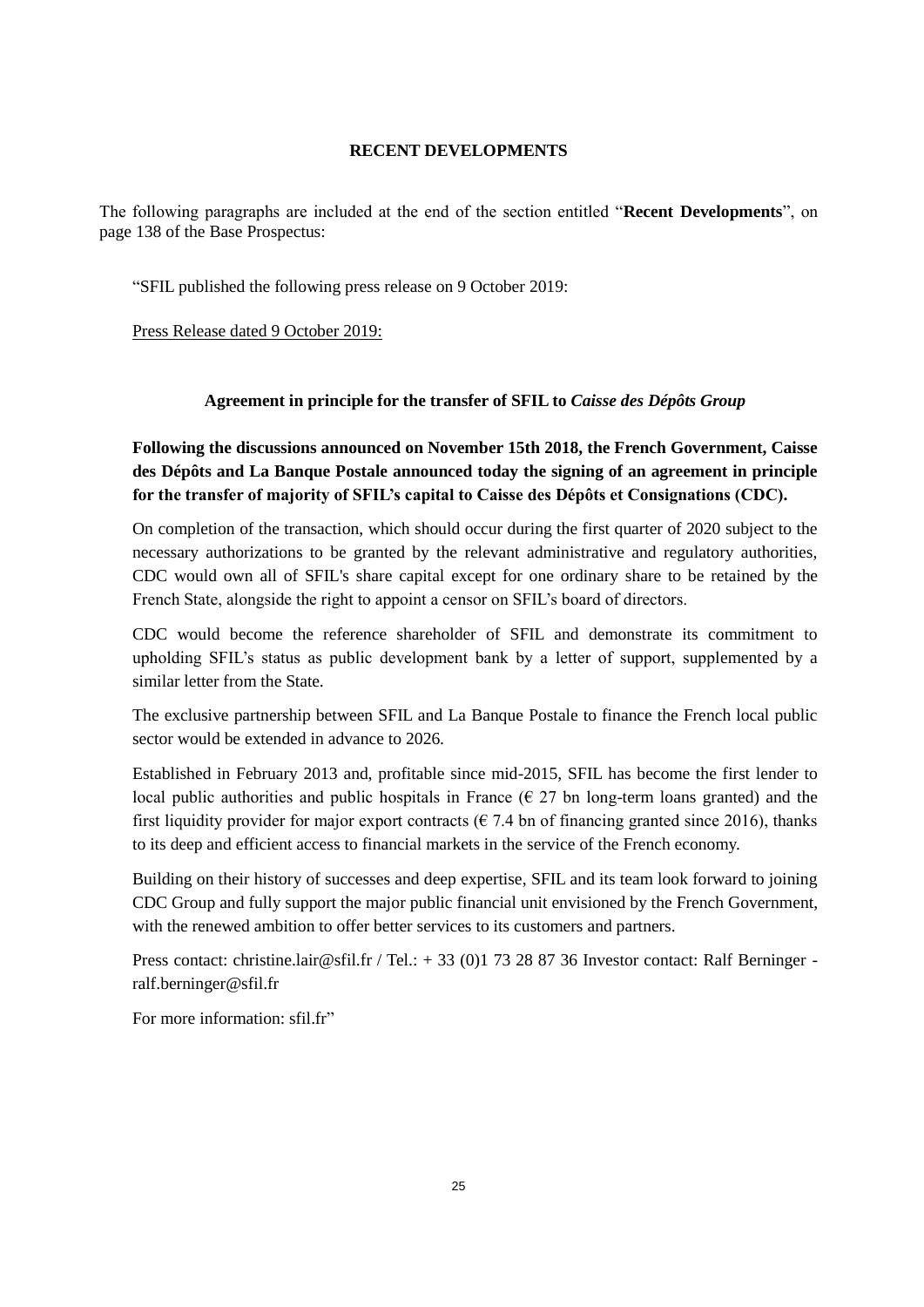# <span id="page-25-0"></span>**PRO FORMA FINAL TERMS FOR USE IN CONNECTION WITH ISSUES OF NOTES WITH A DENOMINATION OF LESS THAN €100,000 TO BE ADMITTED TO TRADING ON A REGULATED MARKET OR REGULATED MARKETS AND/OR OFFERED TO THE PUBLIC IN THE EUROPEAN ECONOMIC AREA**

The section entitled "**Pro Forma Final Terms for use in connection with issues of Notes with a denomination of less than €100,000 to be admitted to trading on a Regulated Market or Regulated Markets and/or offered to the public in the European Economic Area**" on page 144 to 160 of the Base Prospectus is amended as follows:

 Under "Part B – Other Information", item 9 entitled "**REASONS FOR THE OFFER, USE OF PROCEEDS, TOTAL NET PROCEEDS AND ESTIMATED TOTAL EXPENSES**" is deleted and replaced by the following:

# **9. REASONS FOR THE OFFER, USE OF PROCEEDS, TOTAL NET PROCEEDS AND ESTIMATED TOTAL EXPENSES**

| (i)   | Reasons for the offer and use of<br>proceeds: | $\lceil \bullet \rceil^*$ /[The net proceeds will be used for the Issuer's<br>general corporate purposes]/[The Notes constitute<br>"[Green/Social] Notes" and the net proceeds will be<br>used to finance and/or refinance one or more of the<br>[ <i>loans</i> ] described below: |
|-------|-----------------------------------------------|------------------------------------------------------------------------------------------------------------------------------------------------------------------------------------------------------------------------------------------------------------------------------------|
|       |                                               | [Describe specific loans and/or availability of<br>Second Party Opinion and any relevant third party<br><i>opinions and/or where the information can be</i><br><i>obtained, etc</i> ]                                                                                              |
|       |                                               | *(See "Use of Proceeds" wording in Base<br>Prospectus $-$ if the reasons for the offer are<br>different from $(i)$ making profit and/or $(ii)$ financing<br>and/or refinancing any new or existing loans, they<br>will need to be included here.)                                  |
| (ii)  | Total net proceeds:                           | $\lbrack \bullet \rbrack$                                                                                                                                                                                                                                                          |
| (iii) | Estimated total expenses:                     | $\left[ \bullet \right]$                                                                                                                                                                                                                                                           |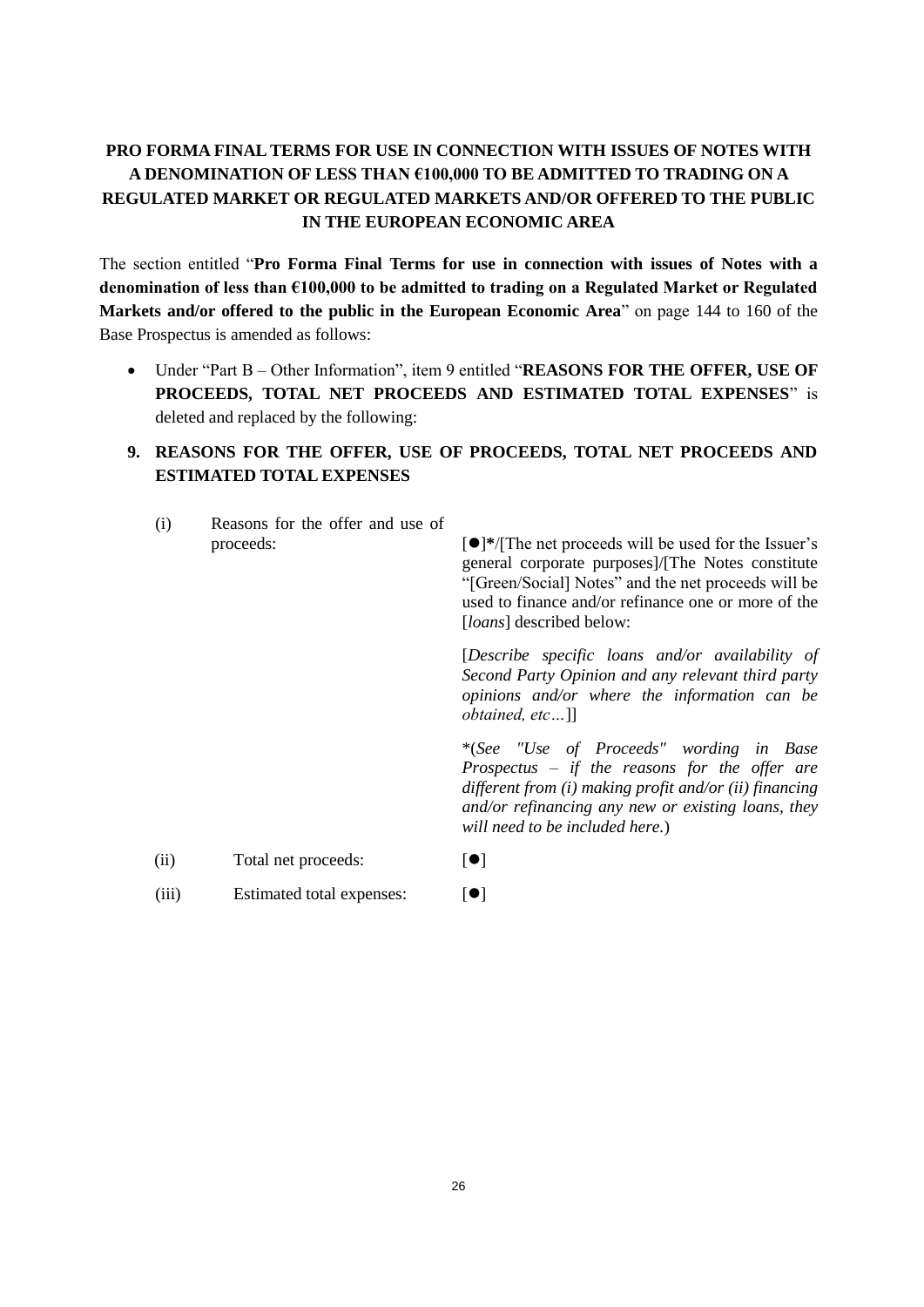# <span id="page-26-0"></span>**PRO FORMA FINAL TERMS FOR USE IN CONNECTION WITH ISSUES OF NOTES WITH A DENOMINATION OF AT LEAST €100,000 TO BE ADMITTED TO TRADING ON A REGULATED MARKET**

The section entitled "**Pro Forma Final Terms for use in connection with issues of Notes with a denomination of at least €100,000 to be admitted to trading on a Regulated Market**" on page 161 to 173 of the Base Prospectus is amended as follows:

 Under "Part B – Other Information", item 8 entitled "**REASONS FOR THE OFFER, USE OF PROCEEDS, TOTAL NET PROCEEDS AND ESTIMATED TOTAL EXPENSES**" is deleted and replaced by the following:

## **8. <sup>32</sup>[REASONS FOR THE OFFER, USE OF PROCEEDS, TOTAL NET PROCEEDS AND ESTIMATED TOTAL EXPENSES]**

| (i)   | Reasons for the offer and use of<br>proceeds: | $\lceil \bullet \rceil^*$ /[The net proceeds will be used for the Issuer's<br>general corporate purposes]/[The Notes constitute<br>"[Green/Social] Notes" and the net proceeds will be<br>used to finance and/or refinance one or more of the<br>[ <i>loans</i> ] described below: |
|-------|-----------------------------------------------|------------------------------------------------------------------------------------------------------------------------------------------------------------------------------------------------------------------------------------------------------------------------------------|
|       |                                               | [Describe specific loans and/or availability of<br>Second Party Opinion and any relevant third party<br><i>opinions and/or where the information can be</i><br><i>obtained, etc]</i>                                                                                               |
|       |                                               | *(See "Use of Proceeds" wording in Base<br>Prospectus $-$ if the reasons for the offer are<br>different from $(i)$ making profit and/or $(ii)$ financing<br>and/or refinancing any new or existing loans, they<br>will need to be included here.)                                  |
| (iii) | Total net proceeds:                           | $\lbrack \bullet \rbrack \rbrack$                                                                                                                                                                                                                                                  |
| (iii) | Estimated total expenses:                     | $[\bullet]]$                                                                                                                                                                                                                                                                       |

 $32$  Items (i), (ii) and (iii) below are required for derivative securities to which Annex XII to the Prospectus Directive Regulation applies. Otherwise only item (i) is required in connection with issues of Notes with a denomination of at least  $\epsilon$ 100,000.